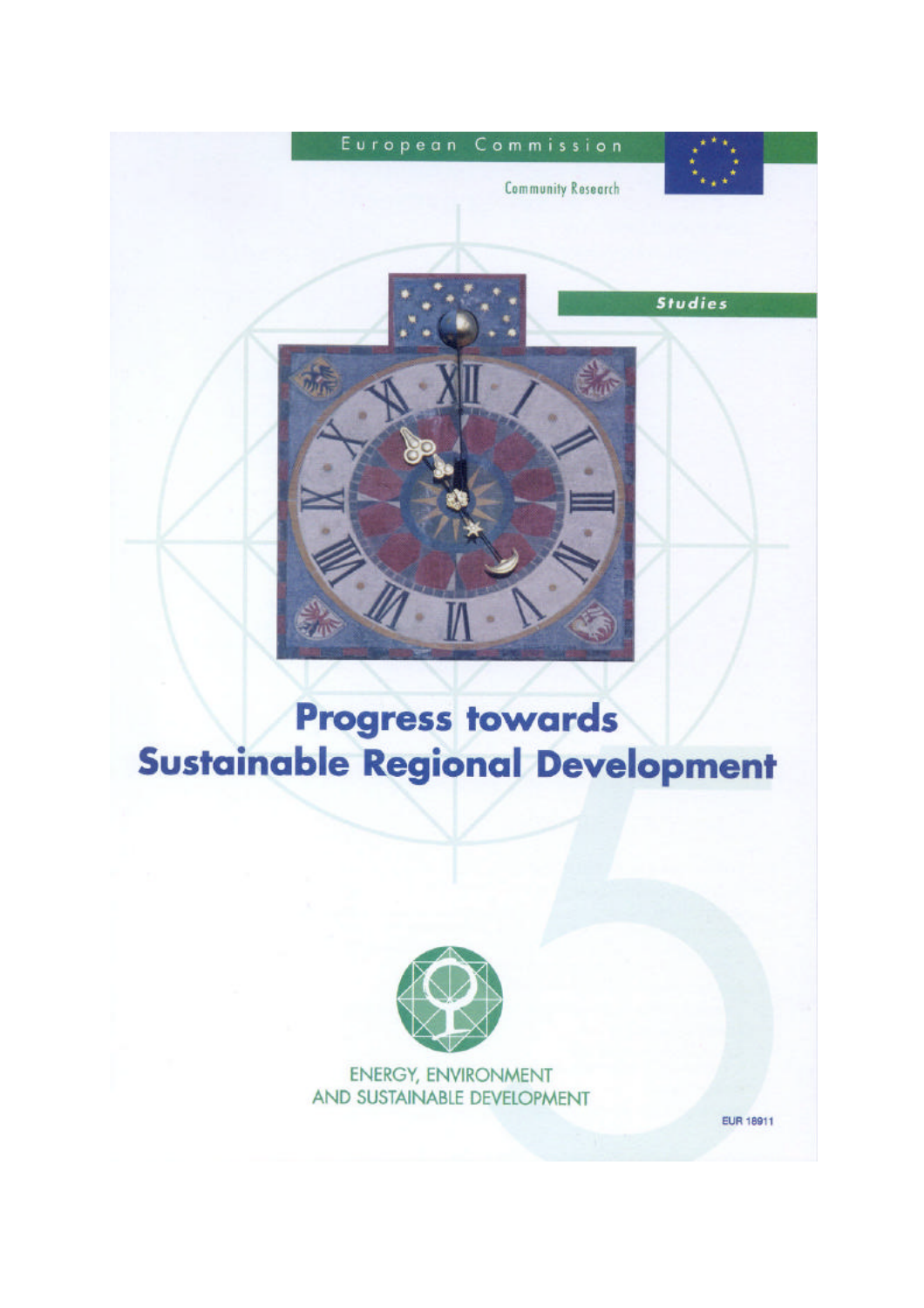# **Progress towards Sustainable Regional Development: Results form the EU Research Programme on Human Dimensions of Environmental Change**

**Ruggero Schleicher-Tappeser**, EURES Institute for Regional Studies in Europe, Freiburg i.Br. **Filippo Strati**, SRS Studio Ricerche Sociali, Firenze

**!999**

-

# **1 The Background**

#### **The political framework**

In recent years the concept of Sustainable Development has rapidly diffused throughout the legislation of the European Union and has meanwhile been formally established as a basic component in all Community policies. In the Treaty of Rome, the founding document of the European Economic Community (1957), the goals of development were defined mainly in economic terms. In the Single European Act of 1986, the aim of environmental protection was introduced (article 130r). Five years later, the Maastricht Treaty (1991), in defining the objectives of the European Union (article B), called for promoting "economic and social progress which is balanced and sustainable". The Treaty of Amsterdam (1997) required not only the promotion of a high level of protection but also improvements in the quality of the environment (Article 2). It requests that "Environmental protection requirements must be integrated into the definition and implementation of the community policies and activities ... in particular with a view to promoting sustainable development" (Article 6). After many years of different and often isolated efforts in direction of a stronger respect for the environment in community policies, this general requirement constitutes an important step. On this basis further progress has been made. In 1998 the Commission presented a Communication to the European Council in Cardiff on "Partnership for integration – A strategy for integrating environment into EU policies". Finally the reform of the European funds presently discussed under the label "Agenda 2000" will no doubt draw concrete consequences on a number of points.

This evolution reflects the public and political debate in Europe and at the global level. Within the Commission there have always been different forces and endeavours. The requirement to integrate environmental issues into other community policies is a major achievement of the Environmental policy. Since 1994 in each Directorate General there are officers specifically appointed to address environmental issues. The structural funds were considered to be of special interest in this context. In DG XI (Environment, Nuclear Safety and Civil Protection) a specific sub-unit has been created to examine environmental aspects of all structural fund programmes. Discussions raised by these new requirements and structures have led to changed perceptions and actions by the Commission. Clear evidence is seen in DGXVI pilot project initiatives to promote sustainable regional development<sup>1</sup>.

 $1$  Two examples: 1) A network of 12 objective 2 regions for the promotion of sustainable development under Community structural funds programmes; 2) Integrating environmental sustainability into new Structural Fund Programmes: Guidance for those compiling new Regional Development Programmes (based on the experience from 16 regions). To be published in 1999.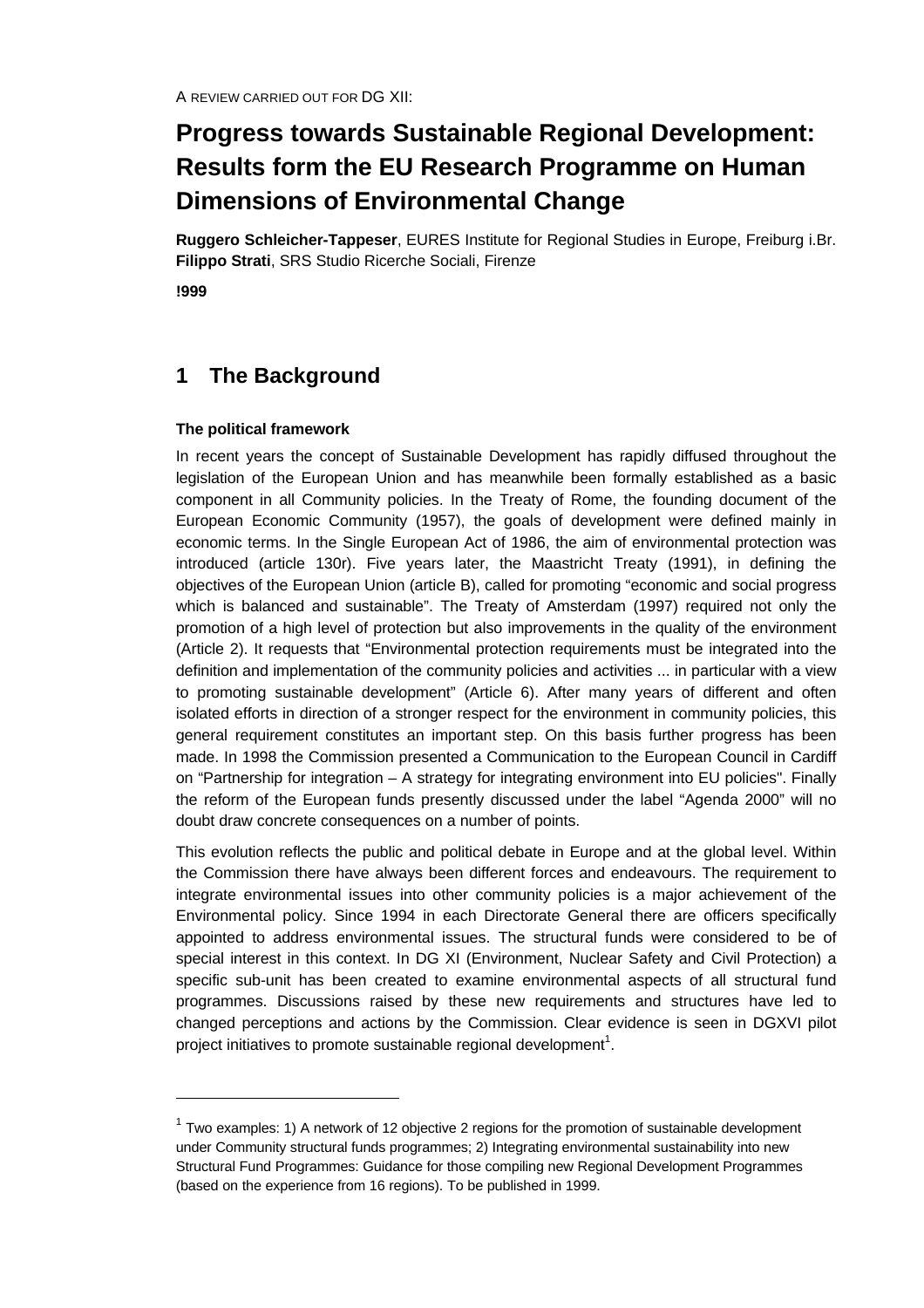The concept of Sustainability emerges as a new quality in this debate. Many still feel uncomfortable with this new term however because it raises a series of new questions. It was the UN Commission on "Environment and Development" under the presidency of Gro Harlem Brundtland (1987) successfully introduced this concept into the international debate in its attempt to reconcile environmental concerns and development endeavours. Since then much progress has been made towards a more precise understanding of this integrative concept, especially after the Rio Summit in 1992. Much remains to be done to fully understand the implications of this approach in all policy fields. And obviously, there are strong interests linked to this debate. Many are still using the term "Sustainable Development" as a synonym for environmentally acceptable development, others fear that it has the function to subordinate environmental concerns to economic growth. But the public debate, policy documents and research results of recent years show that interpretations are converging.

European Policy Documents as the AGENDA 2000 which insist on the necessity of sustainable development still leave a large room for interpretation for this term. However, they do require environmental evaluation, integration of different policies, partnership, participation and subsidiarity mechanisms. The immediate challenge is that of forging a more coherent approach on the basis of these elements.

A widespread sense of profound societal transformation is already apparent. Politically, the concept of sustainability stands for an emerging concept of development that still needs to be better formulated, and its implications need to be understood, interpreted and operationalised for specific situations. In this phase research can be very helpful in clarifying concepts and ideas and in providing useful tools. However, the idea of sustainable development also requires judgements and choices, and in this context, research can help to figure out the alternatives at stake. Research should not, however, try or be urged to do the job of political decision-makers. The main thrust of the new EU RTD programme is to support the implementation of EU policies. In this context, especially concerning structural policies, two directions of research are of key importance:

- to contribute to a better common understanding of the meaning of sustainable development, especially of what might be called Sustainable Regional Development
- to develop practical tools for putting into operation effective European policies in this direction

#### **The research programme and the approach of the review**

Within the research area "Human dimensions of environmental change" of the EU research programme ENVIRONMENT and CLIMATE, a series of projects, initiated in 1992, have dealt with these issues. The selection mechanisms of this programme have allowed for a variety of projects to approach these questions from different vantage points. There was no specific attempt to frame and steer the research in this area. However a number of research topics of direct relevance to Sustainable Regional Development were included in previous programmes. Indeed, among the more than 150 projects funded within the framework of the Human Dimensions programme, about 22 can be considered to be of relevance concerning Sustainable Regional Development. Out of these, a dozen of most pertinent projects have been selected by the reviewer together with the scientific officers of the programme for a more in-depth analysis.

The major interesting consequence of this review is, that there seems to be a considerable convergence in views, an emergence of shared perspectives which would have been much more controversial at the beginning of this research period. Inevitably, the choice of pertinent projects and their interpretation have been influenced by the personal experience of the reviewer who has also been co-ordinator of the INSURED project ("Instruments for Sustainable Regional Development") within this framework. However, the conclusions of this review do not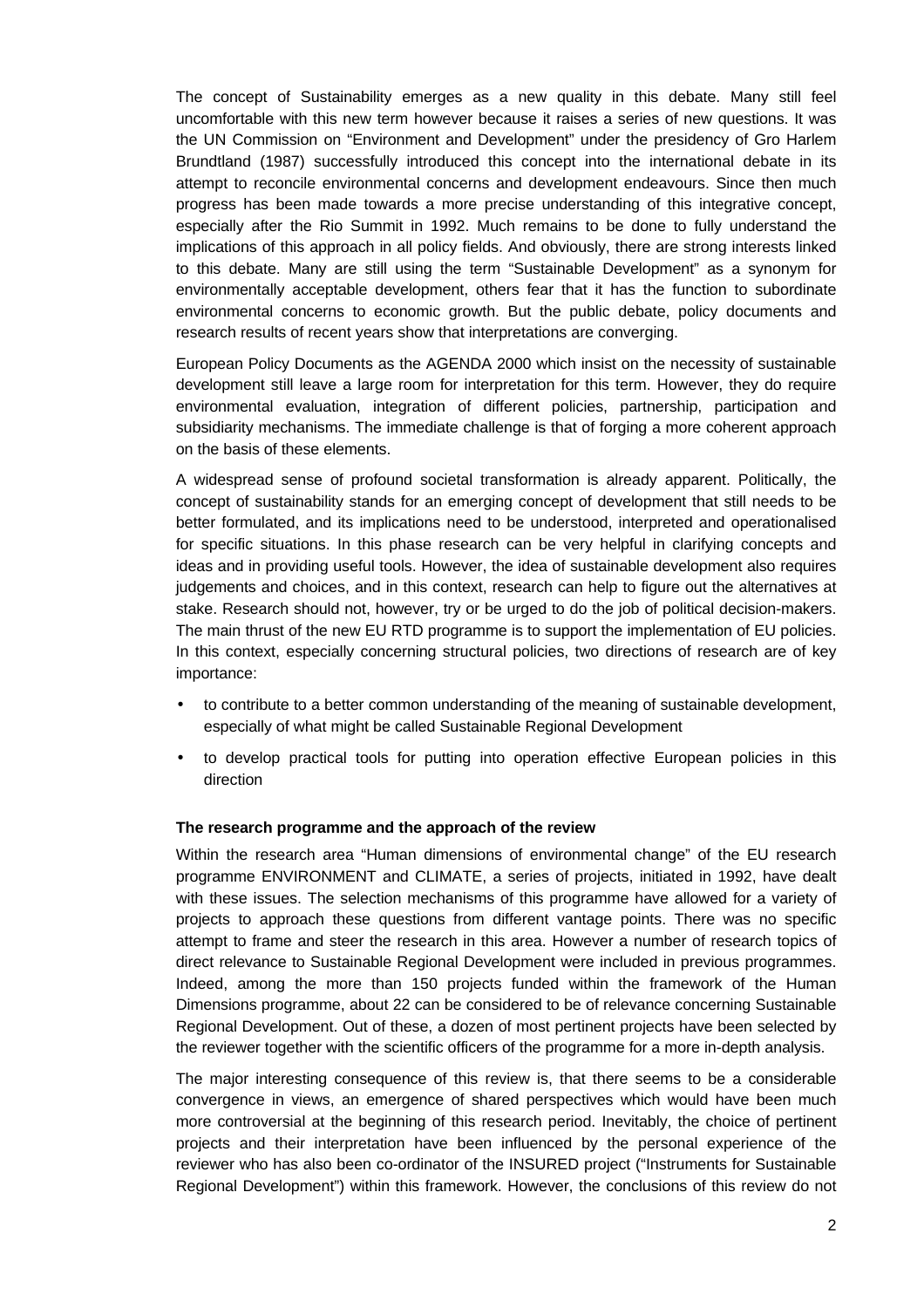only represent a personal view: Representatives of nine reviewed projects met to discuss preliminary results of a comparison in a two days workshop and their converging views have been considered in this overall interpretation<sup>2</sup>.

# **2 Overview**

The nine projects reviewed in more detail here, varied considerably in their subjects and approaches. Two main groups of projects can be distinguished:

- those which put the emphasis on a better understanding of development processes, on the interaction of different dimensions of sustainability and on the preconditions for sustainable development at local and regional levels
- those which developed and experimented with procedures and tools for promoting sustainable regional development.

In this sense we find answers to both requests from the side of policy-makers identified above.

| Acronym          | $Co-$<br>ordinator      | <b>Title</b>                                                                                                                   |                   | duration       |
|------------------|-------------------------|--------------------------------------------------------------------------------------------------------------------------------|-------------------|----------------|
| CT96-0193        | Marc<br>Mormont         | Consensus Building for Sustainability in the Wider<br>Countryside                                                              | BE, UK,<br>FR.    | $5/96 - 4/99$  |
| <b>LLASS</b>     | Anne                    | Landscape and Life: Appropriate Scales for                                                                                     | IRL, DE,          | $1/93 - 12/94$ |
| CT92-0138        | <b>Buttimer</b>         | Sustainable Development                                                                                                        | SE, NL            |                |
|                  |                         | Gastone Ave The Cultural and Economic Conditions of                                                                            | IT, UK            | $11/92 - 7/94$ |
| CT92-0150        |                         | Decision-making for the Sustainable City                                                                                       |                   |                |
| CT96-0238        | Corinne<br>Larrue       | Environmental protection, subsidiarity principle<br>and spatial related policies                                               | FR, CH,<br>SP, IT | $6/96 - 5/98$  |
| <b>INSURED</b>   | Ruggero                 | Instruments for Sustainable Regional                                                                                           | DE, IT,           | $4/96 - 6/98$  |
| CT96-0211        | Schleicher-<br>Tappeser | Development                                                                                                                    | IRL, AT,<br>CН    |                |
| <b>SUDECIR</b>   | Gerrit                  | Sustainable Development of European Cities and                                                                                 |                   | $5/96 - 5/98$  |
| CT96-0271        | Vonkemann               | Regions                                                                                                                        | DE, GR            |                |
| <b>STENUM-1</b>  | Hans                    | Development of Societal Mechanisms and                                                                                         | AT, IT,           | $5/96 - 4/98$  |
| CT96-0272        | Schnitzer               | Management for the Establishment,<br>Implementation and Maintenance of Sustainable<br>Production Programmes at the local level | NL, IRL,<br>PT    |                |
| <b>DTCS</b>      | Euro Beinat             | Spatial Decision Support for negotiation an conflict NL, UK,                                                                   |                   | $4/96 - 3/98$  |
| CT96-0199        |                         | resolution on environmental and economic effects<br>of transport policies                                                      | IT, PT            |                |
| <b>SPARTACUS</b> | Kari Lautso             | System for Planning and Research in Towns and                                                                                  | FI, IT,           | $4/96 - 7/98$  |
| CT96-0201        |                         | <b>Cities for Urban Sustainability</b>                                                                                         | SP, UK,<br>D      |                |

**Table 1: reviewed projects**

-

<sup>&</sup>lt;sup>2</sup> Participants of the workshop were: Euro Beinat (DTCS), Anne Buttimer (LLASS), Peter Knoepfel (Larrue Project), Kari Lautso (SPARTACUS), David Ludlow, Luigi Mazza (Ave project), Marc Mormont, Martin Nussbaumer (STENUM), Filippo Strati (INSURED) and Gerrit Vonkeman (SUDECIR) from the project side, as well as a number of representatives from the Commission. We want to thank these colleagues for their intensive, challenging and constructive collaboration. A special thank goes to Michel Cornaert from the Human Dimensions programme who has initiated and continuously supported this review. For details see References and Appendix.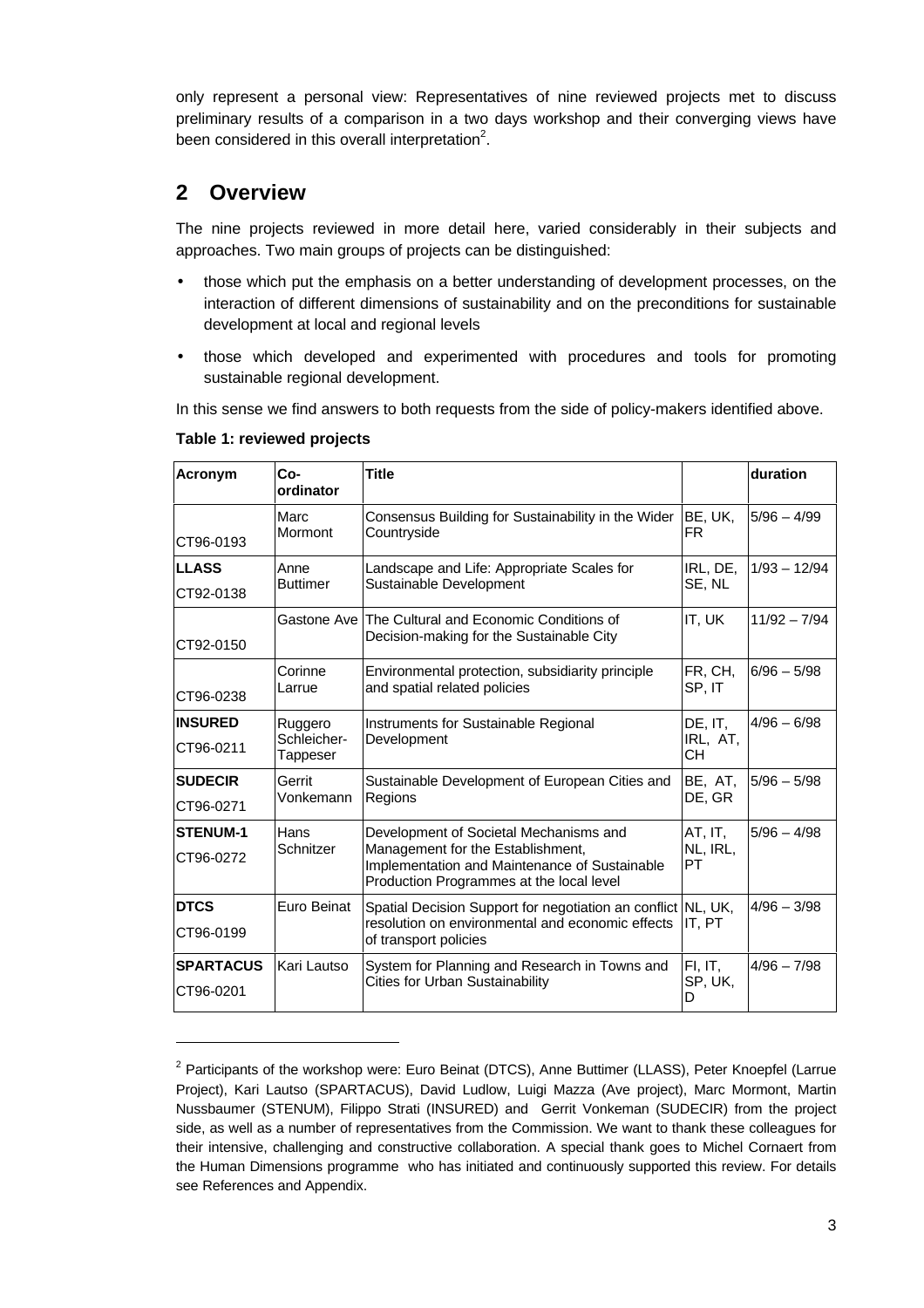

**Figure 1: Geographic location of the case studies in the projects analysed**

- SPARTACUS ▲
- STENUM-1  $\blacksquare$
- $\bullet$ INSURED
- $\star$ DTCS
- LLASS  $\bullet$
- **△ SUDECIR**
- Environmental Protection, Subsidiarity Principle and Spatial Related Policies
- Consensus Building for Sustainability in the Wider Countryside
- $\qquad \qquad -$ The Cultural and Economic Conditions of Decision-making for the Sustainable City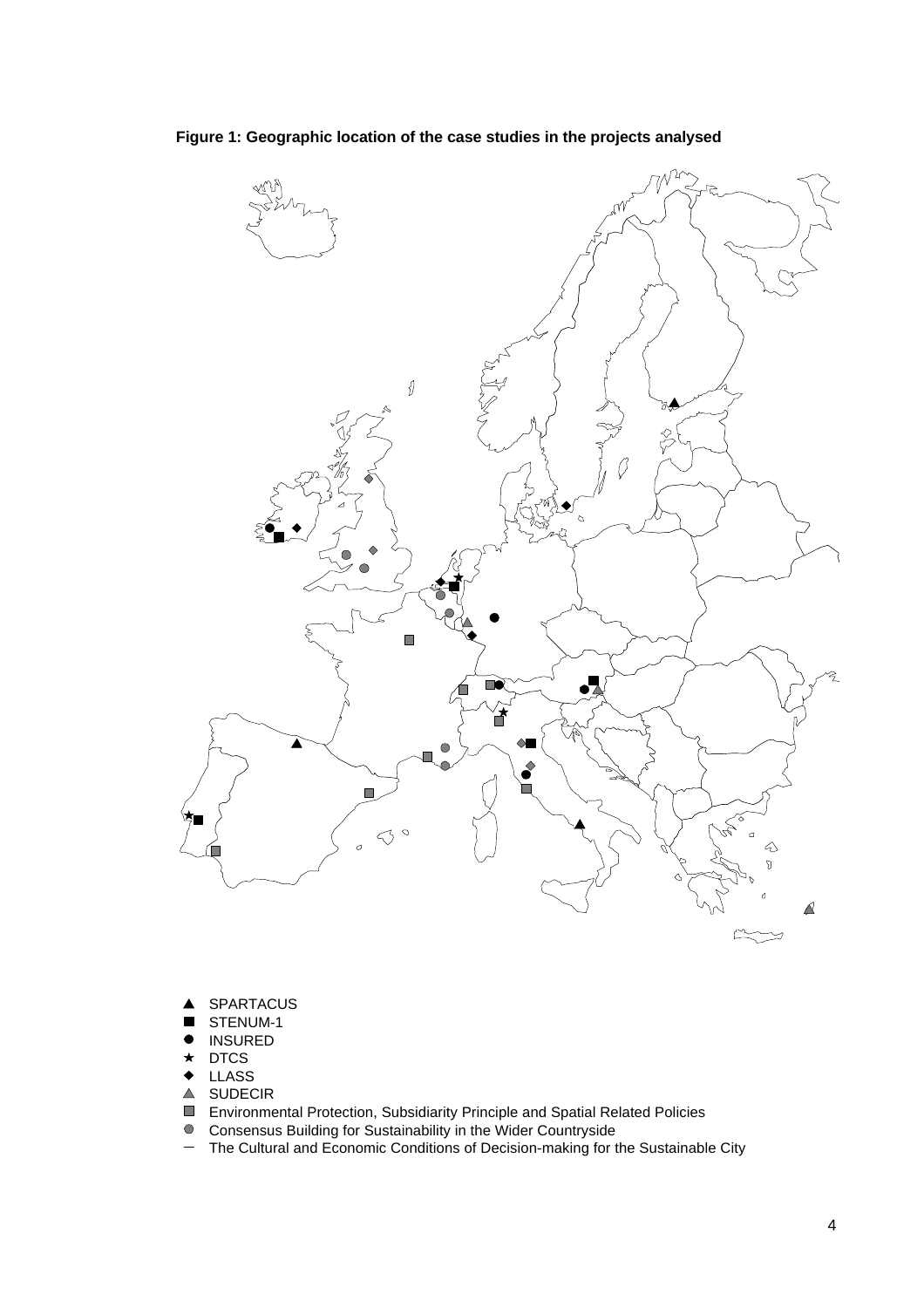The starting points and the methodological backgrounds of these projects show a wide spectrum, which – although not comprehensive – reflects a number of key issues of Sustainable Regional Development (SRD):

In the first group all projects were based on historical analyses of case studies in several European regions. Most consequently rooted in what one could call a cautious constructivist perspective, is a project co-ordinated by Marc Mormont which analyses complex local development processes including nature protection issues in the "wider countryside" in Belgium, the UK and France. Using an action network approach as developed in the analysis of technology policy, it shows how the issues at stake are being continuously reformulated and redefined by the interaction of different kinds of actors whose composition and interaction patterns are themselves strongly influenced by the evolving issues. Using a similar approach another project (LLASS, co-ordination Anne Buttimer) looks at the change of scales of perception and of functional interrelationships over the period 1950-1990 in four distinct regions of Germany, Ireland, Netherlands and Sweden. Whereas these projects were focused on understanding processes and historical transformations, a project investigating systematically the role of different political levels in successful nature protection cases (co-ordination Corinne Larrue) has also given practical recommendations for policy makers and local actors. In a similar spirit, an Italian-British project (co-ordination Gastone Ave) looked at the way in which environmental concerns had been integrated in local decision-making processes in urban development policies. Particular emphasis was put on the difficulty of comparing experiences in different contexts and on the question how European cities could learn from each other. Finally, a project which somehow forms a bridge between the two groups, developed an integrated approach to Sustainable Development leading to a broad framework for describing and comparing Sustainable Regional Development approaches in Europe, it analysed the interrelationships between policies and innovative actions in different regions and finally developed a general framework for the practical quality management of SRD (INSURED, coordination Ruggero Schleicher-Tappeser).

The other end of the spectrum of approaches (see table 1) is represented by a project that focused much more on functional than on social and political interrelationships. It developed a computer model for exploring the impact of hypothetical policy packages on urban development using a series of quantitative sustainability indicators (SPARTACUS, coordination Kari Lautso) and tested this model in different European agglomerations. A more dialogue-oriented approach was used in the DTCS project (coordination Euro Beinat) which developed a framework for conflict resolution in transport issues including a software tool for combining a factual analysis of expected policy impacts with the formulation of interests and preferences by territorial communities. The tool was also tested in case studies. Whereas these two projects started from the assumption of identifiable relationships and rational decision-making (and limited the scope of their research), other projects – also aimed at the development of tools – tried to cope with the complexity of social interactions by emphasising visions, objectives and targets. Focusing on the issue of industrial clean production the STENUM project (co-ordination Hans Schnitzer) analysed social interaction patterns in the concerned communities and tested varieties of local political strategies in different European cities. The SUDECIR project (coordination Gerrit Vonkeman) which took a much broader approach, starting from a general consideration of present environmental problems, it drew conclusions for necessary action at the regional level, and on this basis developed a methodology for a participatory elaboration of regional sustainability plans. Different approaches were tested in different European regions.

Table 2 gives an overview on the adopted methodologies and the research outputs.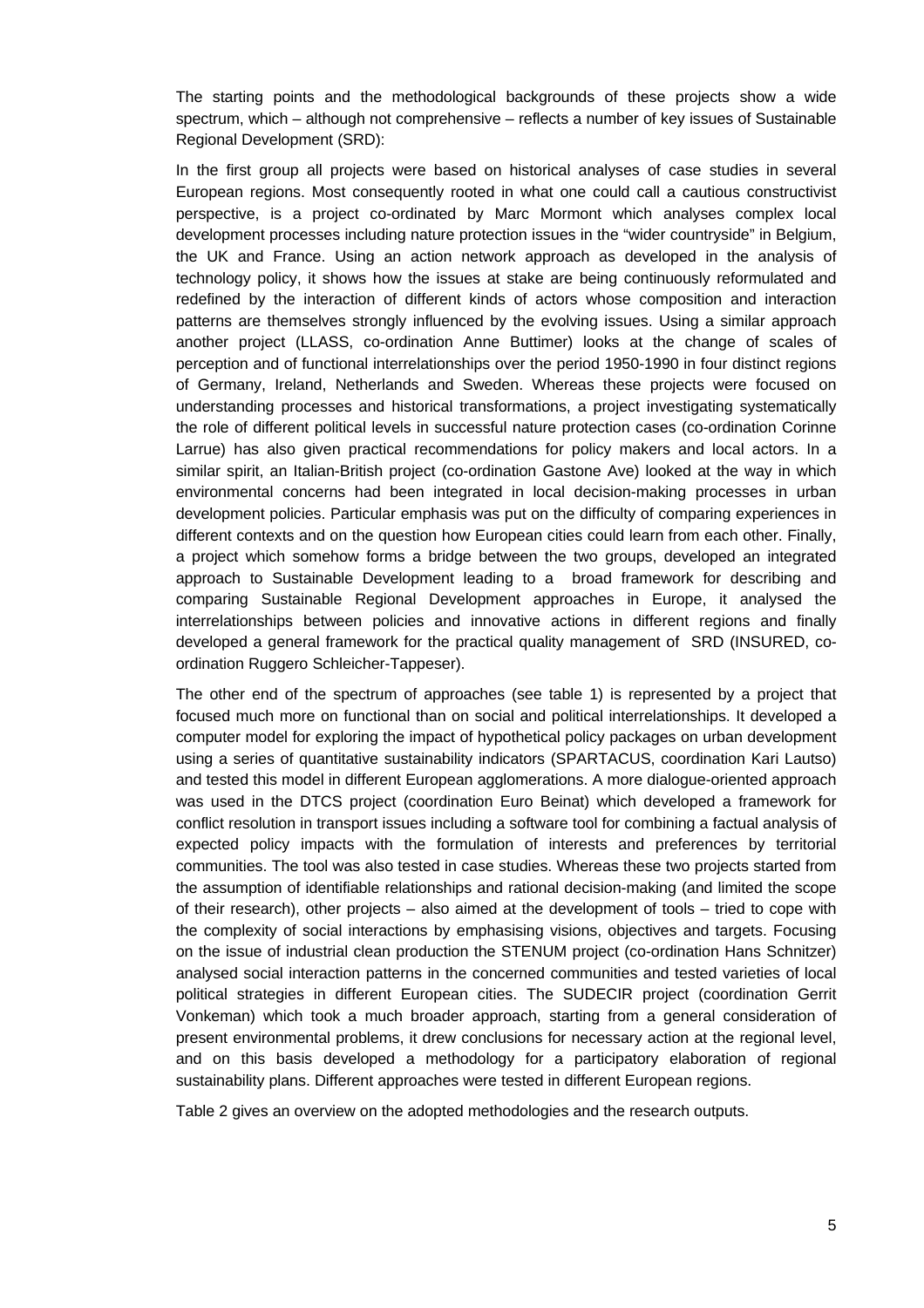|  |  | Table 2: methodological approaches |  |
|--|--|------------------------------------|--|
|--|--|------------------------------------|--|

|                             |                       | research method                         |              |                               |                          |                                       |                         | research output     |                         |
|-----------------------------|-----------------------|-----------------------------------------|--------------|-------------------------------|--------------------------|---------------------------------------|-------------------------|---------------------|-------------------------|
| Project                     | historica<br>analysis | comparative<br>interregiona<br>analysis | case-studies | pilot projects<br>experimenta | scenarios<br>య<br>models | development<br>১<br>concept<br>vision | conceptual<br>framework | system<br>indicator | management<br>framework |
| Mormont                     | XX                    | XX                                      | XX           |                               |                          |                                       | XX                      |                     |                         |
| LLASS / Buttimer            | XX                    | XX                                      | XX           |                               | X                        | X                                     | XX                      |                     |                         |
| Larrue                      | XX                    | XX                                      | XX           |                               |                          |                                       | XX                      |                     |                         |
| Ave                         | XX                    | XX                                      | XX           |                               |                          |                                       | X                       |                     |                         |
| <b>INSURED / Schleicher</b> | XX                    | X                                       | XX           |                               |                          |                                       | XX                      |                     | XX                      |
| SUDECIR / Vonkeman          |                       |                                         | Χ            | XX                            |                          | XX                                    | XX                      | X                   | Χ                       |
| STENUM-1 /<br>Schnitzer     | Χ                     | Χ                                       | Χ            | XX                            |                          | Χ                                     | X                       |                     | X                       |
| DTCS / Beinat               | X                     |                                         | X            | XX                            | X                        |                                       | XX                      |                     | XX                      |
| <b>SPARTACUS / Lautso</b>   |                       | Χ                                       | Χ            |                               | XX                       |                                       | X                       | X                   | X                       |

By nature, all these projects have a European perspective. This is an important difference to most projects on the same subject carried out in national contexts. All projects considered have worked with case studies in different European regions. Interestingly, the workshop discussions revealed that this diversity in situations and approaches has in a number of cases been an important cause leading to a modification of original assumptions.

Table 3 categorises the subjects and perspectives, and reflects a quite homogenous picture: Corresponding to the focus of the research programme, all projects put a strong emphasis on the social and political interrelationships. Environmental and to a smaller extent also economic interrelationships were investigated less intensively. Most projects looked at both vertical (between different scales or hierarchy levels) and horizontal (between local actors, institutions, development dimensions) interrelationships, however with different emphasis. Concerning the time horizons it is interesting that long-term interrelationships which extend over more than one generation were only investigated in very few cases.

|                             | investigated interrelationships |          |                    |            |          |                             |           |  |  |  |  |
|-----------------------------|---------------------------------|----------|--------------------|------------|----------|-----------------------------|-----------|--|--|--|--|
|                             | social                          | economic | environ-<br>mental | horizontal | vertical | short- &<br>medium-<br>term | long-term |  |  |  |  |
| Mormont                     | XX                              | X        | X                  | XX         | XX       | X                           |           |  |  |  |  |
| <b>LLASS / Buttimer</b>     | XX                              | X        | X                  | X          | XX       |                             | X         |  |  |  |  |
| Larrue                      | XX                              |          | X                  | X          | XX       | X                           |           |  |  |  |  |
| Ave                         | XX                              | X        | X                  | <b>XX</b>  | X        | X                           |           |  |  |  |  |
| <b>INSURED / Schleicher</b> | XX                              | X        | X                  | XX         | XX       | X                           | X         |  |  |  |  |
| <b>SUDECIR / Vonkeman</b>   | X                               | X        | X                  | XX         | X        | X                           | X         |  |  |  |  |
| STENUM-1 / Schnitzer        | XX                              | X        | X                  | X          | XX       | X                           |           |  |  |  |  |
| <b>DTCS / Beinat</b>        | X                               | X        | X                  | XX         | XX       | X                           |           |  |  |  |  |
| <b>SPARTACUS / Lautso</b>   | X                               | X        | X                  | X          |          | X                           |           |  |  |  |  |

#### **Table 3: Investigated Interrelationships**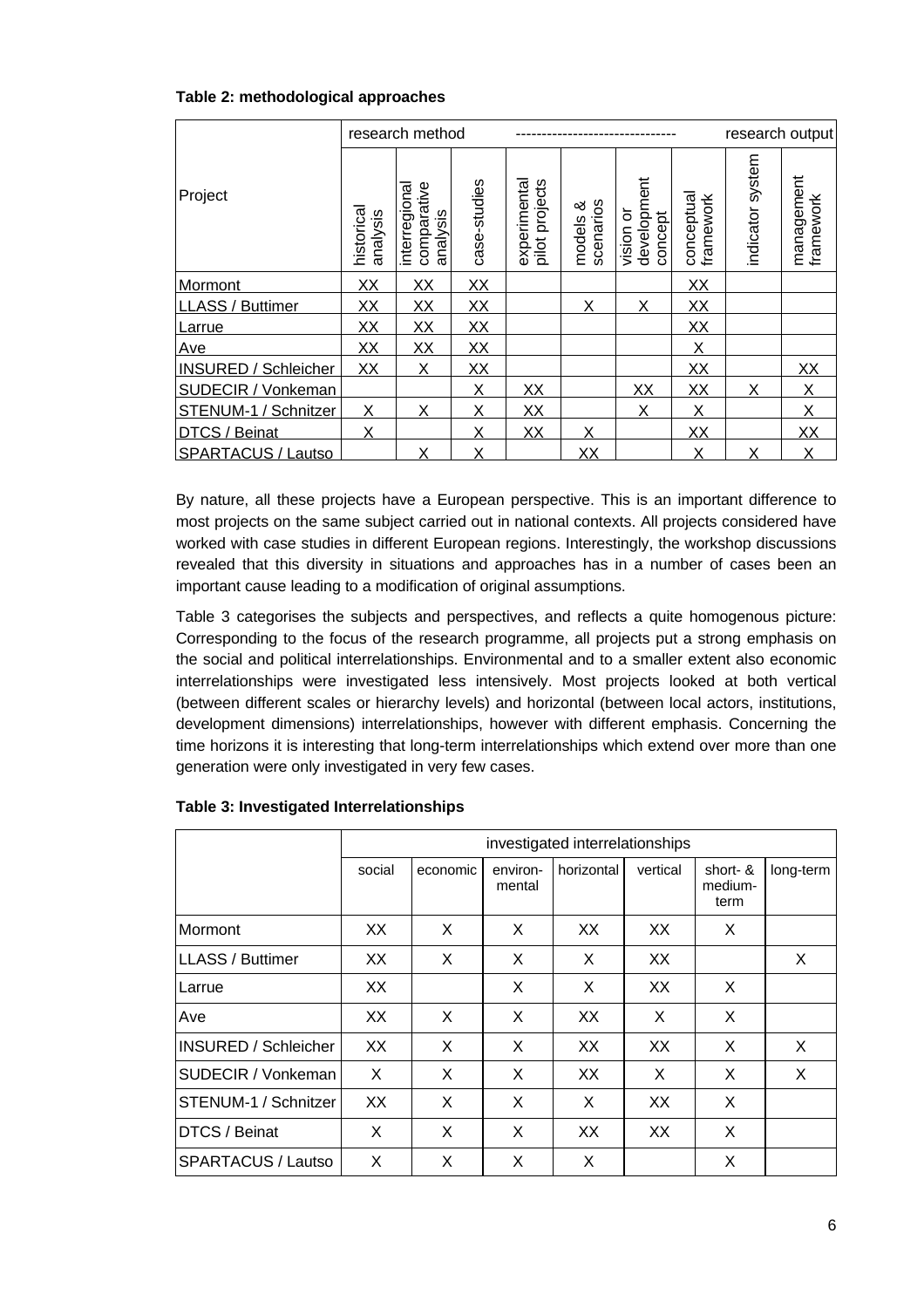# **3 The main issues**

From the above analyses five main issues emerge which may be used to present the results of the projects in relation to their potential interest to the implementation of sustainable development in the framework of regional policy:

- definitions of sustainability / conceptual frameworks / role of indicators
- horizontal interrelations
- vertical interrelations subsidiarity
- management tools for sustainable regional development
- coping with diversity and change mutual learning

### **3.1 Definitions of Sustainability / frameworks / indicators**

Sustainable development is increasingly understood as a process which goes beyond environmental issues and in which economic viability and social interrelations play a most important role. The initial understanding of the meaning of sustainability differed among the various projects. However, a considerable convergence could be observed – at least between the project leaders. It seems that in several projects a wider range of views persisted between the single case study teams. This confrontation with many different contexts throughout Europe has shown that sustainability cannot be understood as a well-defined state that can be described by generally valid indicators. It has become evident that the implementation of sustainability objectives in the regions of Europe requires both general frameworks and sets of indicators and criteria corresponding to specific regional contexts.

An interesting example is the SUDECIR project: Starting from the two components of the Brundtland Report "environment" and "development", SUDECIR extensively discussed present environmental problems and aspects of development and then drew normative conclusions for the regional level which was considered as most important. Confronted with the strongly differing conditions in different European regions, the original idea of defining a series of standard sustainability indicators has been abandoned in favour of a more flexible approach in which local actors are given an important role in defining local development objectives and strategies. They are offered a common procedure of work, guidelines and access to proven methodologies. The procedure includes the identification of key sectors for sustainable development policies in the specific region, the setting of detailed goals and the selection of appropriate indicators.

The project co-ordinated by Mormont indicates how to deal with such differences: it emphasises that the concept of sustainability is constituted through a process. The understanding and formulation of the concept, the perception of problems and the concrete dealing with them are considered not to be separable. We find ourselves in a European wide process where an increasingly common perception is growing.

The role of indicators within the concepts of sustainable development represents an issue, which is debated by many scientists and policy makers. Among the projects reviewed only SPARTACUS has developed a detailed system of quantitative sustainability indicators in the environmental, the economic and the social dimension. They were used for testing of different policy options with the help of an equilibrium model. Provision was made to apply different value functions in different cities. One difficulty was, that the approach was based on clearly separated subsystems for which specific, clearly separate indicators were difficult to find. In the review workshop indicators for sustainability were considered to be essential for guiding the actual implementation of policies. But it was emphasised that they should always be understood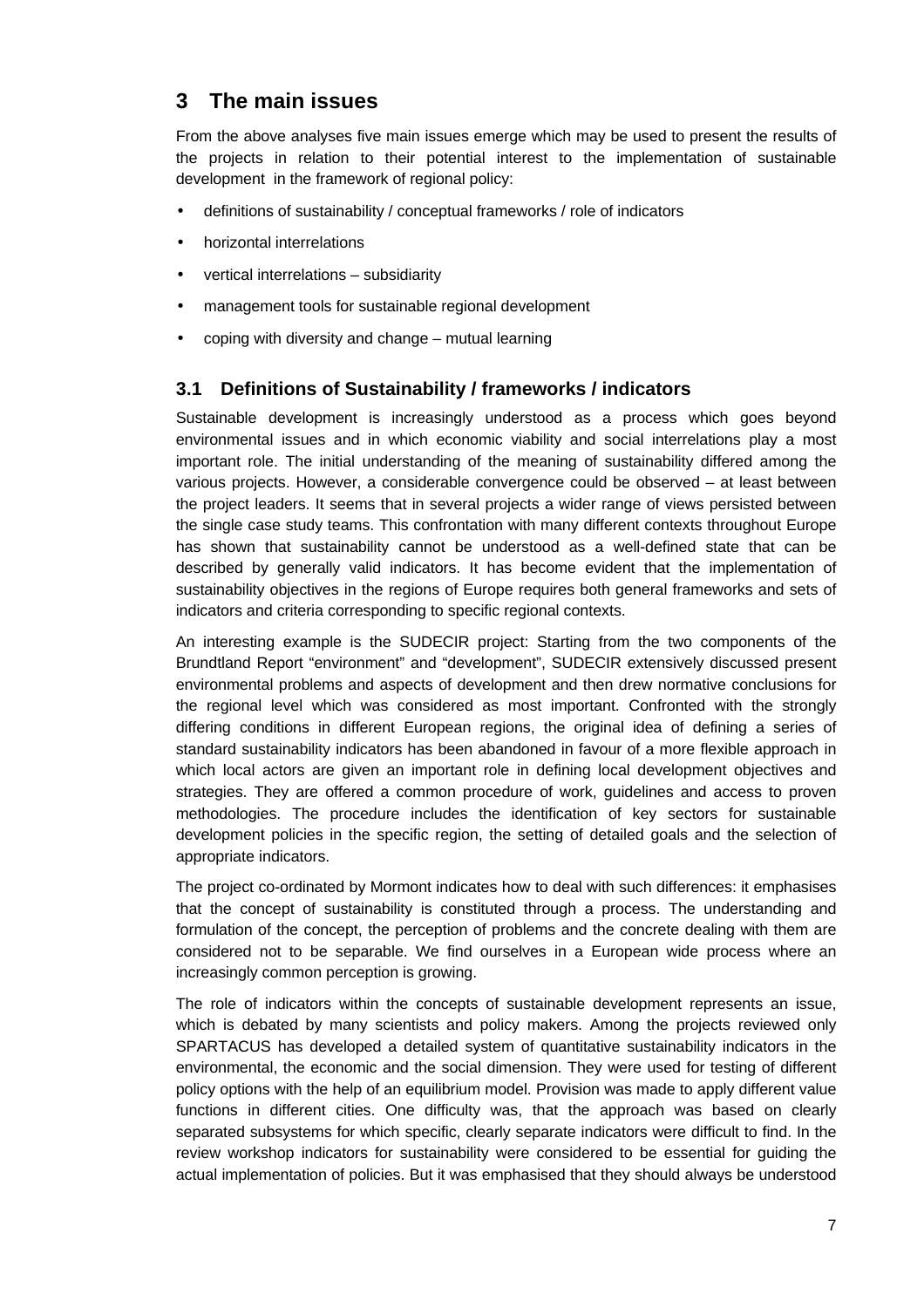as provisional and as context-related. A general consensus emerged, that specific indicators and criteria only make sense in relation to development objectives. Such development objectives have to be set by political decision-makers at different levels and – as will be discussed below – need to be differentiated over space and time. Therefore, a discussion of the development objectives would have to precede the choice of specific indicators and criteria (as effectively was the case for some of the SPARTACUS indicators).

Another problem highlighted by SPARTACUS is linked to this issue and seems to be of basic importance: In a conventional logic of top-down planning many policymakers and administrators are asking for more reliable forecasts concerning the interaction between nature and society as well as the long-term impact of policies. But whereas in natural sciences a series of causal relationships could be well established, concerning social and economic issues often no generally accepted theories are available that allow to construct quantitative models based on causal relationships. SPARTACUS has adopted a more complex approach using models which calculate equilibria between supply and demand in an iterative process. But also here, assumptions concerning behaviour are difficult to make. It seems that there is no escape from this difficulty: Changing perceptions and values of the people involved are themselves changing existing relationships.

This feedback is at the same time ground for hope that problems may be resolved by responsible behaviour of informed citizens, and the reason for the difficulty to understand and predict these changes. This is the "self-reflexivity" that Giddens has pointed out. It seems that in the present transformation process these difficulties are increasing and that the reach of forecasting and modelling is becoming shorter. The consequence is, that models as the one proposed by SPARTACUS are themselves to be considered only as one element in a complex real feedback process. SPARTACUS has shown that the use of models in decision-making processes can make important contributions to a wider public dialogue – provided they are actively used for opening up wider possibilities for public debate and dialogue among diverse actors on the ground – regarding the possible consequences of policy and behaviour changes in the spirit of a flexible management approach, and not pretending to provide reliable long-term forecasts for rigid top-down planning.

In order to provide guidance for consistent approaches in the integration of sustainability in policy making and implementation, while acknowledging the variations in perceptions and issues over time and between regions and cultures, the INSURED project has developed a broad framework of ten components of sustainability. It incorporates different approaches which have been identified in a review of the history of the discussions and ideas leading to the concept of sustainable development. It is based on the idea that sustainability should be considered as something like a "regulative idea" (in the sense of Kant), such as health, beauty or freedom, which needs concrete interpretation in specific contexts. In the INSURED case studies and in a number of subsequent projects, this framework has proved to provide a useful common language for European wide discussions concerning sustainable development.

Despite all convergence, some differences in emphasis remain: There is a fruitful spectrum of approaches between the impatient normative impetus of the SUDECIR project trying to establish new norms and values, on one side, and the cautious sensibility for shifts in perceptions and interactions of the Mormont and Buttimer projects.

Comparing the interpretations of sustainability in these projects with the way of dealing with this new concept in many administrations, a statement should be made that for many may seem almost trivial: There is a general agreement among the projects considered, that the active integration of different dimensions of development – social, economic and ecological – and not simply a defensive fulfilment of single conditions is the essential challenge of sustainability. In practice, sustainability has often simply been formulated as the need for integrating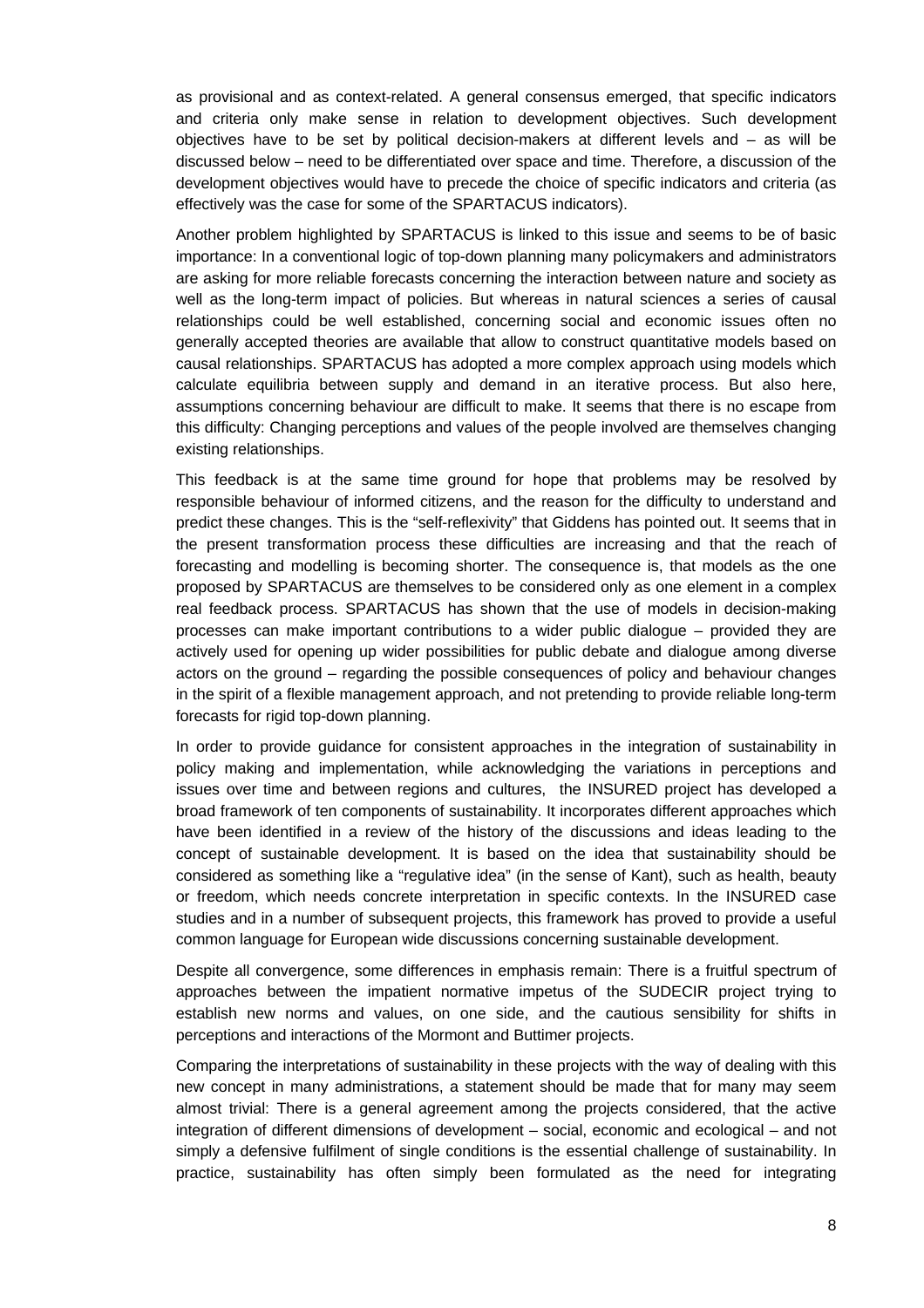environmental concerns into other policies, but the challenge is more fundamental: Sustainability should not be considered as the specific concern of an environmental lobby. Adding minimum requirements concerning economic and social development does not suffice for a real integration of different development dimensions. What is needed now is a constructive approach which tries to find innovative integrated win-win-solutions that contribute simultaneously to the fulfilment of objectives in several dimensions.

# **3.2 Horizontal Interrelations**

Many of the projects reviewed deal with the problem of how this integration of different dimensions can be achieved practically: different specialised institutions, actors, interest groups would need to co-operate and to develop common approaches. Mormont describes the emergence of new practices of co-operation and new alliances which continuously lead to a reframing of issues at stake and the territories concerned. Sustainable development thus becomes a dynamic learning process in which co-operation and the search for alliances are central elements. Ave describes the difficulties and achievements of practical coordination and cooperation in urban policies. All projects agree that functional specialisation and a compartimentation of responsibilities have led to perceptions as well as institutional and behaviour patterns that make integrated approaches very difficult. However, the degree to which such a compartimentation has become rigid and the way in which new initiatives try to overcome these difficulties, vary considerably between different cultures. Many of the projects argue that a regional level or scale (with ideas varying from regions such as formally established in France or Italy down to aggregations of local communities) could play a prominent role in integrating different dimensions of development. This reduces complexity by focusing to a limited space where actors are more easily identified and issues more concretely perceived. However it is important to be aware of the limits of this approach.

This problem diagnosis is not new, but has been enriched and detailed by interesting contributions in this program (e.g. LLASS). Moreover the reviewed projects seem to have made remarkable progress in proposing specific approaches, methods and tools for meeting this challenge of the concept of sustainability: SUDECIR has developed systematic approaches for elaborating integrated regional development plans. STENUM-1 has proposed approaches for starting and developing cooperation networks concerning clean production. DTCS has developed a tool for identifying and structuring conflicts in order to facilitate co-operative negotiations on transport issues.

Another aspect of horizontal interrelationships concerns relations and equity between regions. Here again, the DTCS tool can support negotiations (see point 3.4).

# **3.3 Vertical Interrelations – Subsidiarity**

Since the seventies regionalist thinking has advocated that taking care of the environment (today we would say 'environmentally sustainable development') is much more easy to achieve by consequent regionalisation than by trying to solve problems at national or international levels (cf. "small is beautiful"). In the eighties and nineties one could observe an accelerated trend towards a Europeanisation and globalisation of political and economic decision-making. At the same time this was combined with remarkable trends towards a regionalisation of administrative and political structures, of economic development policies and of cultural identities in many European countries. In this context, the concept of subsidiarity, i.e. the question about the appropriate level for decision-making has been much debated. This issue is of great relevance to Sustainable Regional Development. Most projects thus have somehow dealt with the question of vertical interrelationships between different levels of governance and between different scales, and have helped clarifying the issue.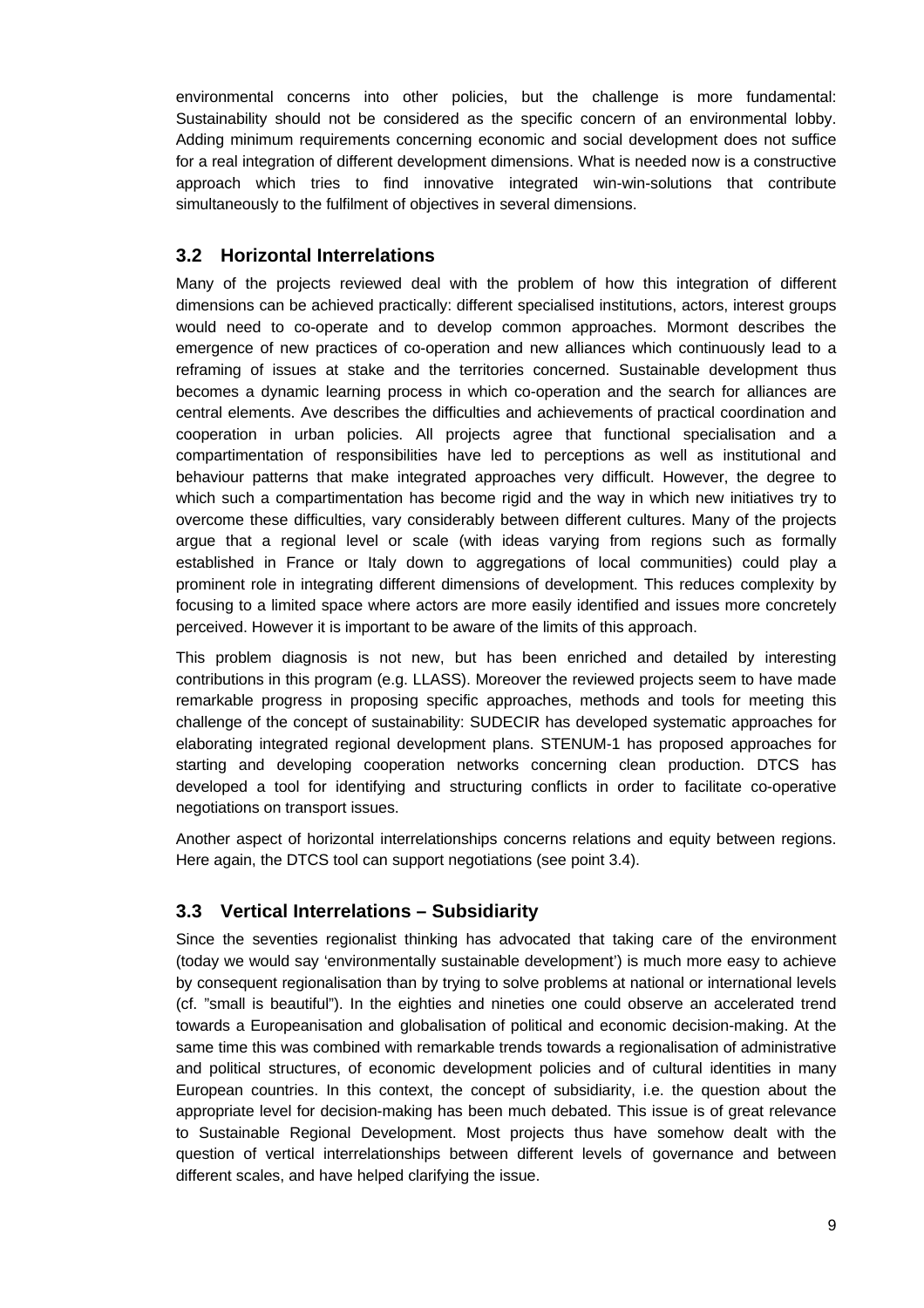Especially the projects co-ordinated by Anne Buttimer (LLASS) and Corinne Larrue have dealt with this issue. Set out "to determine in what conditions the decentralisation of the decisionmaking allows a better consideration of environmental concerns" {Knoepfel & Larrue 1998 ID: 12701} the Larrue project has investigated a carefully selected set of successful reactive and proactive nature protection cases in different countries. In no case was local/ regional action found to be sufficient alone: In all cases – whether of bottom-up or top-down origin – cooperation between different tiers of government and administration from the local to the European level was essential for success. The results of the INSURED case studies would fully corroborate this conclusion: the ability of local actors to establish links to different levels and the existence of supportive policies are key success factors for innovative actions. Equally, a series of other projects (e.g. Ave, Schnitzer) has shown how important it is to be able to act simultaneously on different levels. Also the SUDECIR project, which originally set out to solve global environmental problems by a regionalist approach ("isles of sustainability"), later has shifted towards a more flexible view which acknowledges that interrelations between local/regional and larger scales must be taken into account. The LLASS project finally has analysed the changing scales of "discretionary reach" between 1950 and 1990 in four different European regions with respect to economic growth, social vitality and environmental integrity. Special concern was raised regarding the vastly expanded scales of sectorally specialised enterprise on the one hand, the consistently local scales of social affinity on the other. Attention was also drawn to the tensions between spatially circumscribed domains of political and administrative reach and the nodally organised "footloose" scales of functional reach. LLASS argued that environmental policies should be formulated at rather low levels but that an intensive cooperation between different tiers and a matching with economic/ functional systems is important. Arguing on a similar line, the INSURED project proposes to use the concept of subsidiarity in a broader sense: subsidiarity can not only be applied to politics and administration but also to economic structures, social solidarity, material flows or technical systems.

From all these experiences emerges a new way of looking at vertical interrelationships, at subsidiarity, at the role of regions. While all projects conclude that local and regional competencies are important in the strive of sustainability, the discussion at the review workshop showed that it is indispensable to address several levels and their interrelationships at once. The term "regionalisation" does not cover all necessary aspects in this context. The sometimes fiercely debated question whether to shift competencies from the national to the European or the regional level, looses importance when the issue is reframed by asking how each level could contribute best in the sense of shared responsibilities. What matters in a world where political, social and economic actors have to negotiate in complex networks is the quality of the relationships between levels of competencies. In fact, after forty years of building a European Community the political practice is much more advanced in this sense than the simple models that dominate the public political debate. Terms like "multi-level governance", "shared responsibility", "co-decision" or "multi-level negotiation system" indicate how the concept of subsidiarity should be interpreted today. In this view "scale" or "reach" may often be more appropriate terms than "level".

The project "Sustainability, Locality and Democracy: Community Identity in the Sustainability transition" co-ordinated by Timothy O'Riordan supported the above view.

Throughout the case studies in the various projects, direct links between the European and the local and regional levels have proved to be very helpful in promoting innovative approaches. A kind of competition between different supporting policies has proved to challenge creativity. By pursuing this approach, the EU can contribute effectively to the necessary empowerment of actors at the local and regional levels. Case studies all over Europe have shown that this empowerment is essential for Sustainable Regional Development and is already taking place.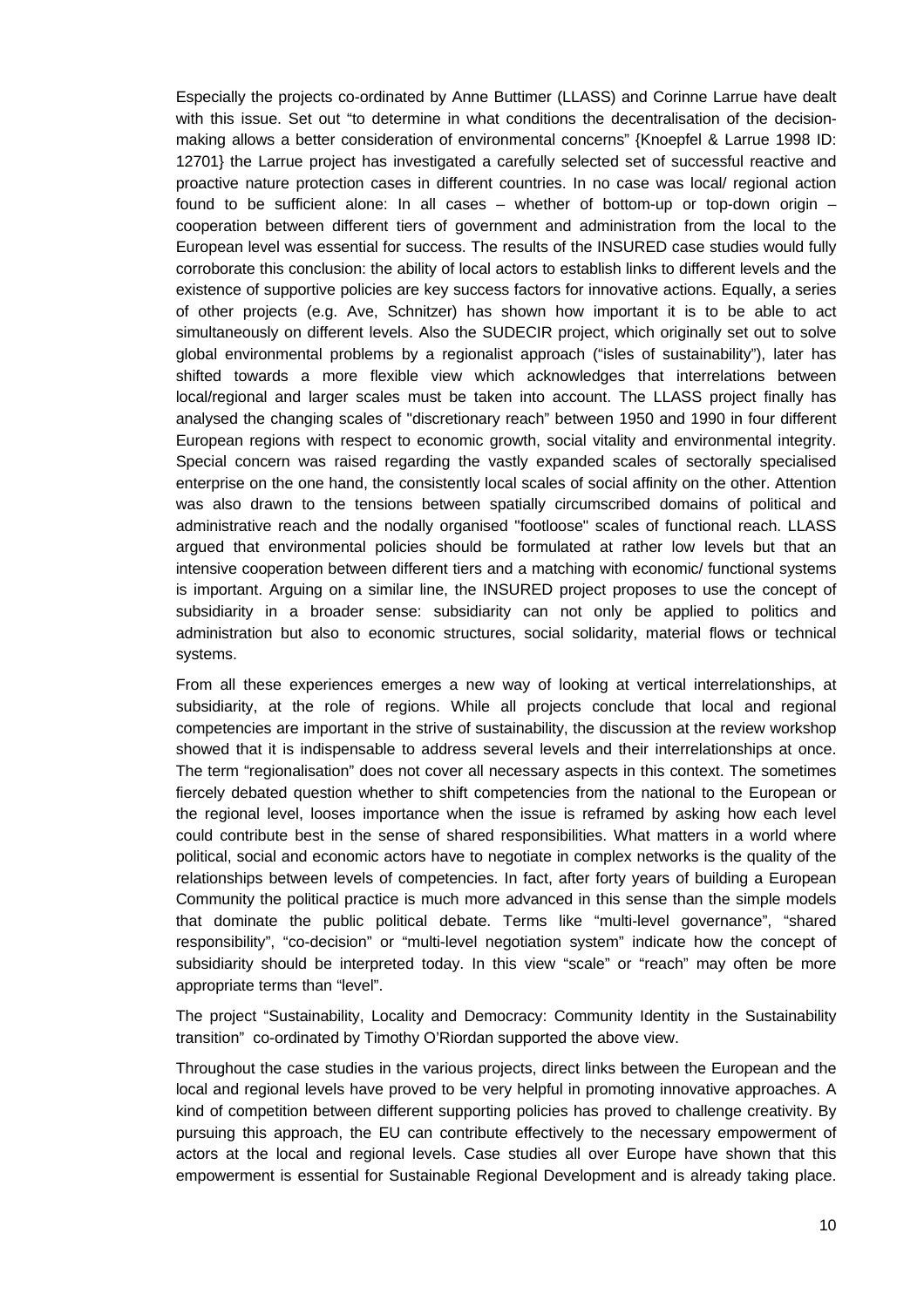The idea that subsidiarity goes beyond the mere distribution of competencies to include relationships between authorities at different level is actually underlying an increasing number of Community policies, as exemplified by the EU Demonstration Programme for Integrated Coastal Zones Management (European Commission 1997). New tendencies to re-establish conventional hierarchies by preventing the Commission from strengthening links with the regions or by preventing national and regional governments from extending own development schemes outside the areas defined by Structural fund regulations can be considered as a step backwards.

### **3.4 Managing the reorientation process**

As Sustainable Development has become a policy objective, policy-makers and administrators at all levels request tools for evaluating and possibly reorienting policies in this direction and to implement them. Many administrators would like to get simple checklists that would ensure "sustainable development" without the need of questioning established procedures and existing structures. However, as the concept of sustainability implies a shift in perceptions and requires new approaches that would also imply changes in the way of policymaking, answers cannot be just so simple. Therefore, in proposing practical tools for promoting sustainable development a balance has to be maintained: On one hand new procedures and tools have to be easy to handle and to understand within existing structures in order to be accepted, on the other hand they should help to change perceptions, encourage to raise questions and not pretend to "guarantee sustainability". The projects analysed here have developed a series of tools and methods that seem to constitute a considerable progress in this sense:

- A guide for developing regional sustainable development plans has been developed in the SUDECIR project. The standard course of action which has to be adapted to specific regions includes a regional analysis, the development of a vision and of an implementation programme, the follow-up with a regional management system. The development of a common vision, participation of a variety of actors and locally interpreted sets of indicators play an important role in this framework.
- A framework for the co-operative management of conflicts is being proposed by the DTCS project. Originally developed for transport issues, this approach could be useful also to SRD in general given the potential for conflicts arising from the number of vertical and horizontal relationships. It can be used for discussing conflicting interests between territorial units of the same or of different levels. A difficulty that emerged in its practical implementation was the astonishingly limited experience and capability of actors at various levels to clearly formulate their interests. Helping them to learn this, and to become good negotiators can be an extremely valuable contribution to a more sustainable way of policy making. Inevitably this will need time.
- A quantitative model for forecasting the impact of policy measures on different dimensions of sustainability in urban agglomerations has been developed by the SPARTACUS project.. With all their present limitations, the results of such simulations can be very helpful for showing multidimensional consequences of single policies and as input for a qualified public debate.
- The STENUM-1 project has developed a 'self help guide' towards installation of Sustainable Production Programmes on local level. Main steps towards these SPP are the definition of the status quo, the identification and involvement of appropriate local actors as well as the selection of suitable tools. One of the most important aspects in this approach is the consideration of local pre-conditions in the selection of tools (overview is given in guide) and the selection of actors.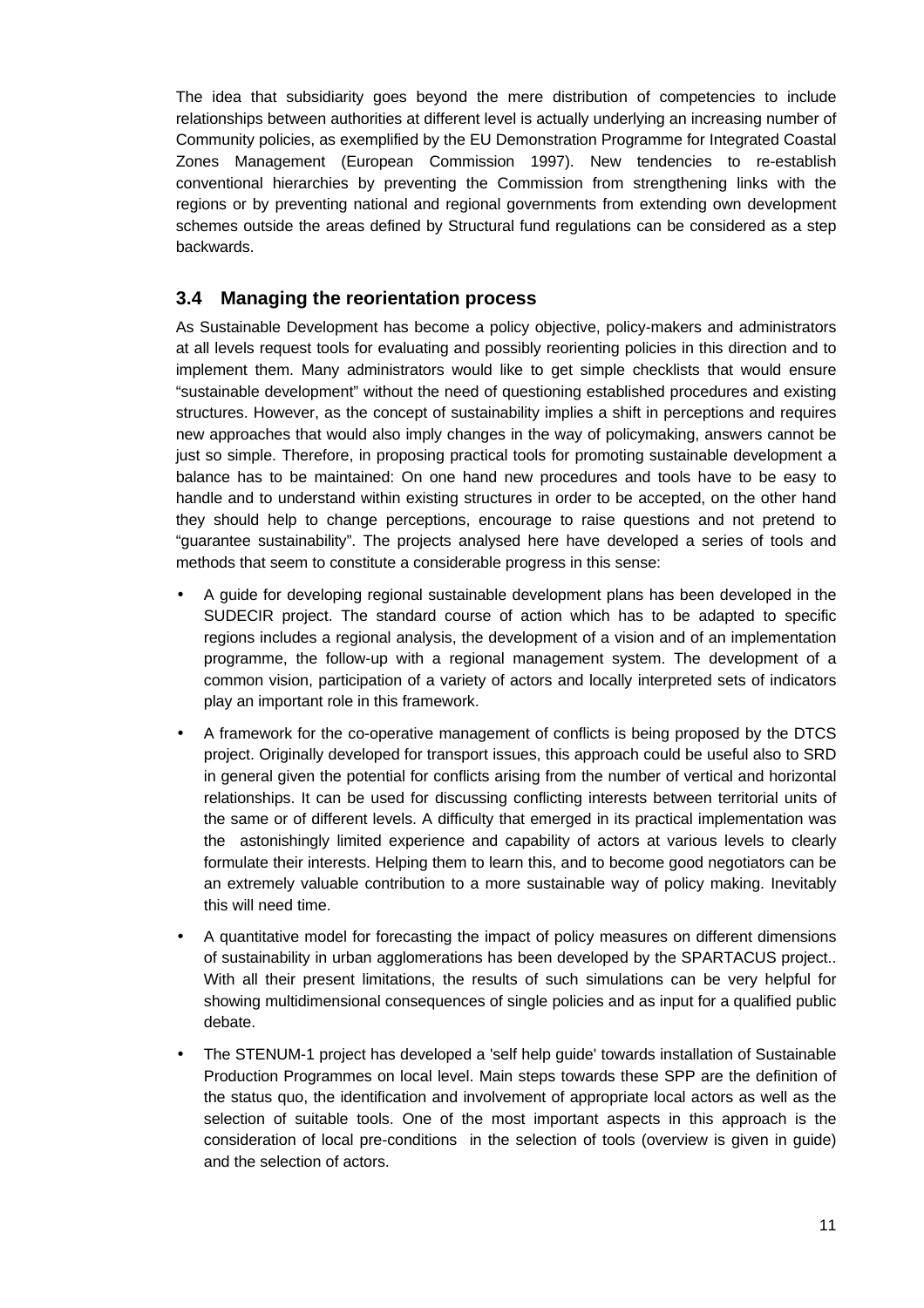• A differentiated framework for the quality management of sustainable regional development has been developed by the INSURED project. It includes parts for the analysis of ORIENTATION, POTENTIAL and DYNAMICS, as well as standard tasks that occur in the management of programmes. The framework puts a strong emphasis on describing the regional context in order to be able to transfer experiences from one context to another. A further development is envisaged: the development of a computer based interactive management tool for use in the practical management of programs at different levels and for the structured exchange of experiences.

In developing, choosing and using these tools and methods we should keep in mind that we are still at the beginning of a practical and theoretical process of understanding what sustainable development means. Learning how to do better therefore should be one of their most important purposes.

### **3.5 Coping with Diversity and Change – Mutual Learning**

The attempt to develop general approaches for Sustainable Development in Europe has to deal with two kinds of variations or uncertainties concerning the societal aspects of development: with the differences between European cultures and regions (over space) and with changes over time. To acknowledge these uncertainties, differences and changes means that the possibility to generalise specific findings and approaches is principally limited and is not only a question of insufficient knowledge. In order to cope with diversity and change European policymaking needs flexible management approaches. Additionally, new ways for mutual learning are needed in order to make better use of the rich variety of experiences and approaches for creative innovations towards a more sustainable development.

The diversity of contexts and cultures across Europe was an important issue in all projects, and often a source of underestimated difficulties. All projects carried out case studies in different countries. Many of the researchers had multicultural experiences before, but it is interesting to observe that difficulties to cope with diversity between European regions seem to have been the most frequent reason for modifying initial approaches during the course of the projects.

Many projects experienced these difficulties within their own teams: a considerable share of time has been necessary in order to develop a common language and a common understanding. Often, a common language was available on an abstract level. But in comparing concrete regional experiences within a multicultural team, many difficulties arose in being confronted with the need to make explicit and to explain cultural attitudes or simply administrative traditions that within a country had always been taken for granted. As experienced project co-ordinators of European projects know, projects with multi-cultural teams concerning these culturally related issues require a different project management than monocultural teams or projects in natural sciences. Amazingly little systematic reflection concerning these issues seems to have taken place in the framework of European research programmes. Most research concerning Sustainable Regional Development is being carried out in the framework of national programmes. In this sense the Human Dimensions programme constitutes a rare opportunity to directly address the issue of European Diversity.

Mutual learning requires a common language for describing experiences in different contexts. Many of the projects reviewed have tried to develop some elements of such a common language. The project co-ordinated by Ave and the SPARTACUS have shown the difficulties of transferring experiences between cities, but have provided some tools for analysing and describing a context. LLASS deployed some classical themes such as landscape transformations, lifeways and "reach" to reveal important cultural differences in perceptions of past and future. The DTCS project has provided a procedural methodology for confronting and comparing different viewpoints. Most explicitly the INSURED project addressed this issue and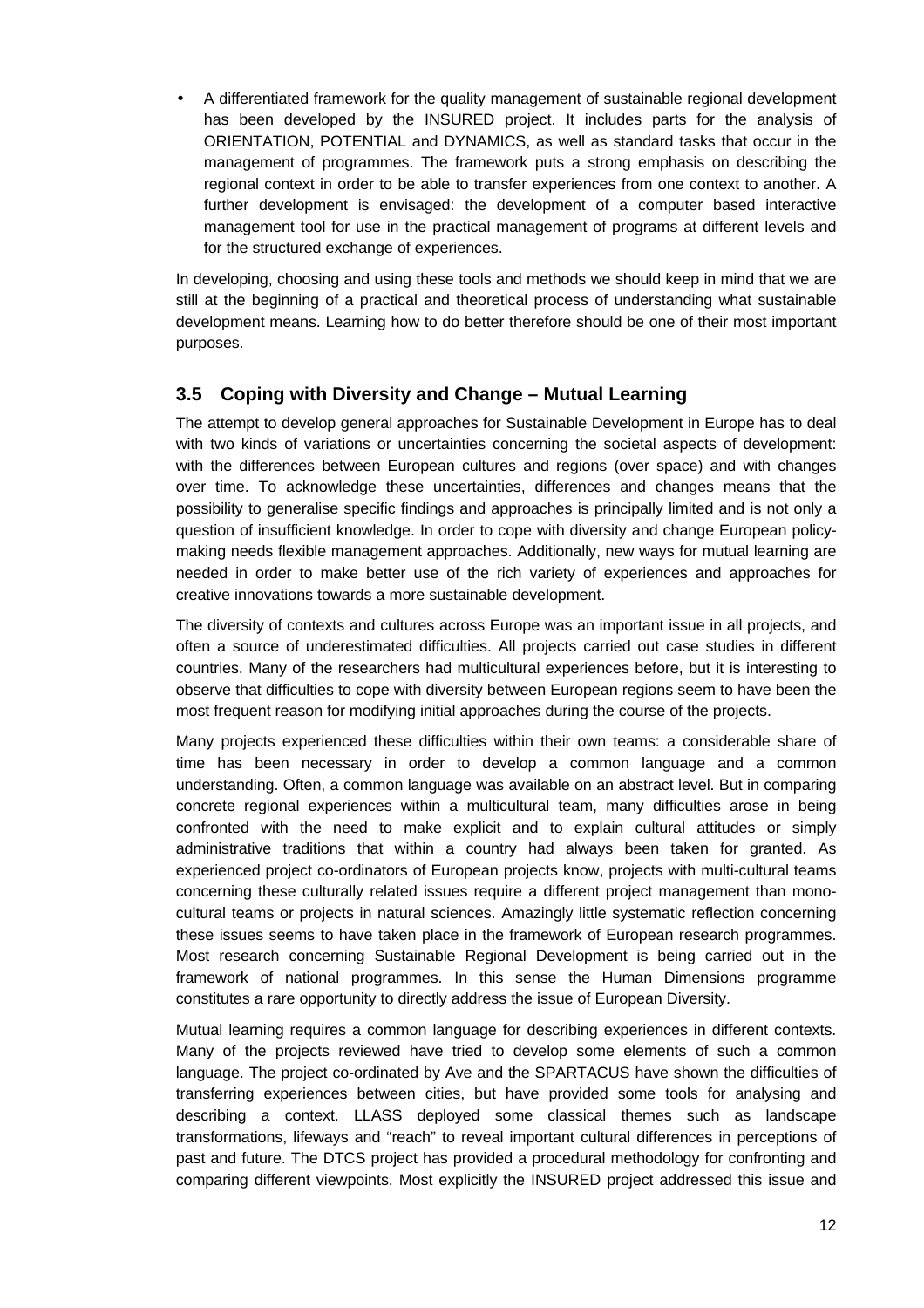has tried to develop a broad framework that allows to describe and to compare specific contexts as well as experiences with their underlying approaches and strategies. A set of key regional factors focuses on the social interaction patterns which are considered to be most essential elements of the specific context.

Policies for Sustainable Regional Development should actively make use of the richness of European cultural diversity and encourage such learning. Subsidiarity can be seen as an essential approach for coping with this diversity. Continuos efforts are needed to find the appropriate balance between integration and autonomy. The projects in this programme have somehow shown the challenge of finding more systematic ways to bring together the richness of different European experiences. Much remains to be done to pave ways in this direction. European programmes could offer very efficient support: Enhancing the exchange of experiences between regions may often be more effective than funding existing structures. In many regions the most important contribution of the European Community to local development was to open minds and to release creativity by bypassing conventional power structures and offering new opportunities for mutual learning.

# **4 Analytical presentation of the projects based on the INSURED framework**

In the preceding chapter a rough analysis of the projects has been carried out with five broad categories. Among the project leaders there was general agreement that they were useful and adequate for such a cross-cutting analysis. An interesting opportunity for a more systematic and detailed analysis is given by the framework developed in the INSURED project. Although at the present stage of the discussion a general agreement on such a detailed framework would be premature, it shall be presented here as an example of how such a more detailed analysis can be carried out.

# **4.1 The INSURED framework**

This "framework for the quality management of sustainable regional development" has been designed to be useful for various kinds of evaluations and for strategy development. It has been explicitly constructed in such a way as to provide a common "language" for discussing different approaches. Developed in the INSURED project, in a series of practical applications it has already proven to be useful in this sense.

The framework is composed by three major parts:

- The 10 components of sustainability which give the ORIENTATION towards Sustainable Development
- The 16 key regional factors which describe the social POTENTIAL of a region to develop itself,
- The 6 transformation levers which can be used for describing the Transformation DYNAMICS or the basic strategies used in a development process.

#### **Orientation towards Sustainable Development: 10 components of sustainability**

Looking at all kinds of approaches to sustainable development, it emerges that all of them try to answer one ore more of tree basic questions. For each of these questions a small number of basic components of sustainability can be identified:

- The question "What? what shall be sustained?" leads to the development dimensions:
	- environment
	- economy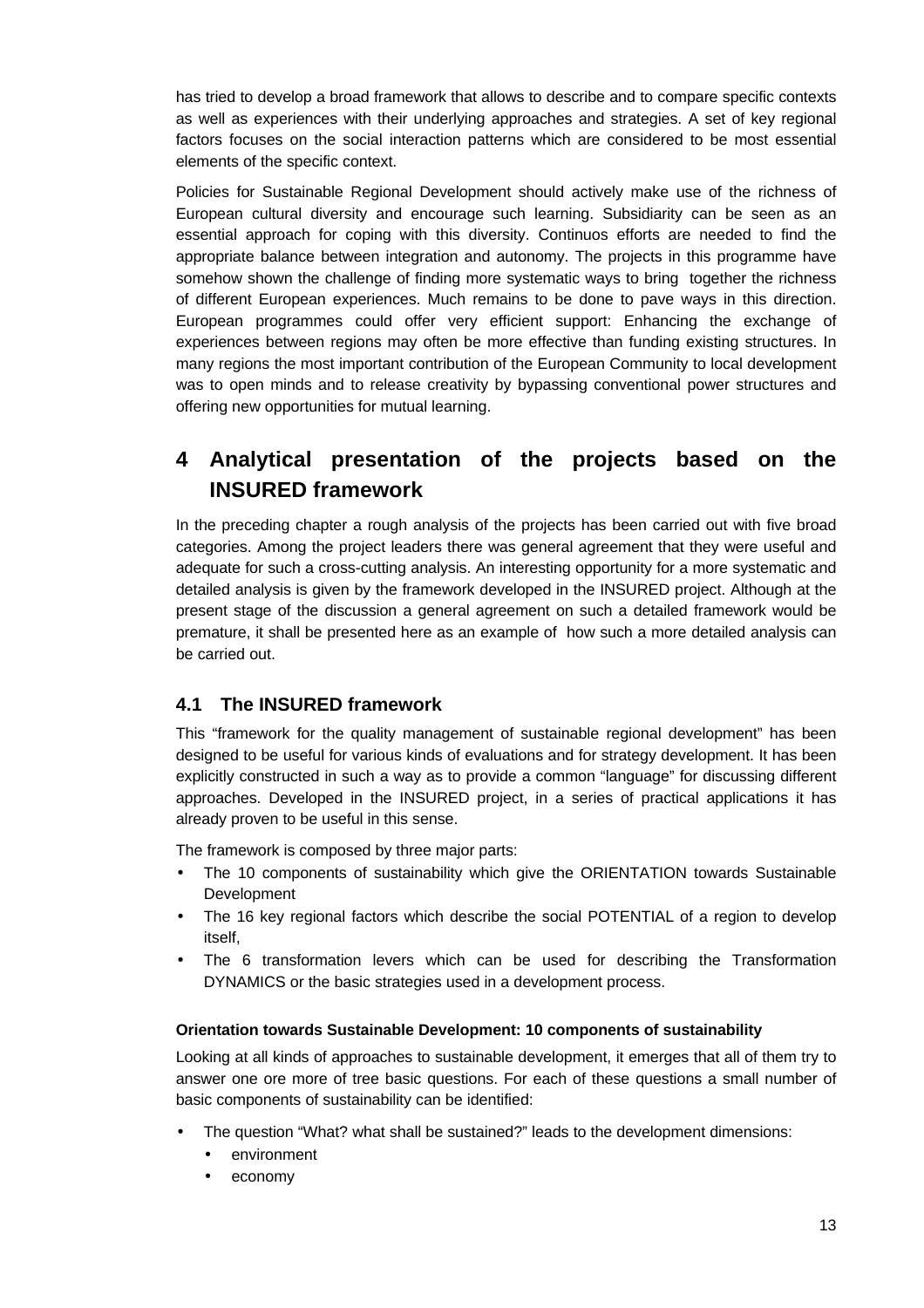- socio-culture
- The question "Why? which conflicts of interest are the motives?" leads to the equity dimensions:
	- Social and gender equity (inter-personal)
	- Equity between regions (spatial)
	- Equity between generations (temporal)
- The question "How? Which basic approaches can help us?" leads to the Systemic Principles:
	- Diversity
	- **Subsidiarity**
	- Networking / Partnership
	- **Participation**

All these components have a descriptive and a normative side. Much more than being sharp criteria for sustainability, these components should be considered as headlines to be discussed and further investigated in each case.

The Systemic components relate to the vertical and horizontal interrelations discussed above (see figure), but allow for much more differentiation. They should not only be interpreted in terms of social relationships but can be equally applied to the economic or the environmental dimension.



#### **Figure 2: The Systemic Components**

**Describing the Social Potential: 16**

#### **Regional Key Factors**

The capability of territories and regions to develop themselves strongly depends on the interaction patterns of their inhabitants among each other and with the outside world. Much more than by physical constraints, the development potential of a region seems to be conditioned by the Social Potential. Based on the analysis of a series of case studies the INSURED project has developed a set of 16 key factors which are simultaneously *common* (because they are relevant in each local context), *diverse* (because they are not substitutable and act in different ways depending on the specific context) and *original* (because their specific combination represents the unique innovative potential of a region).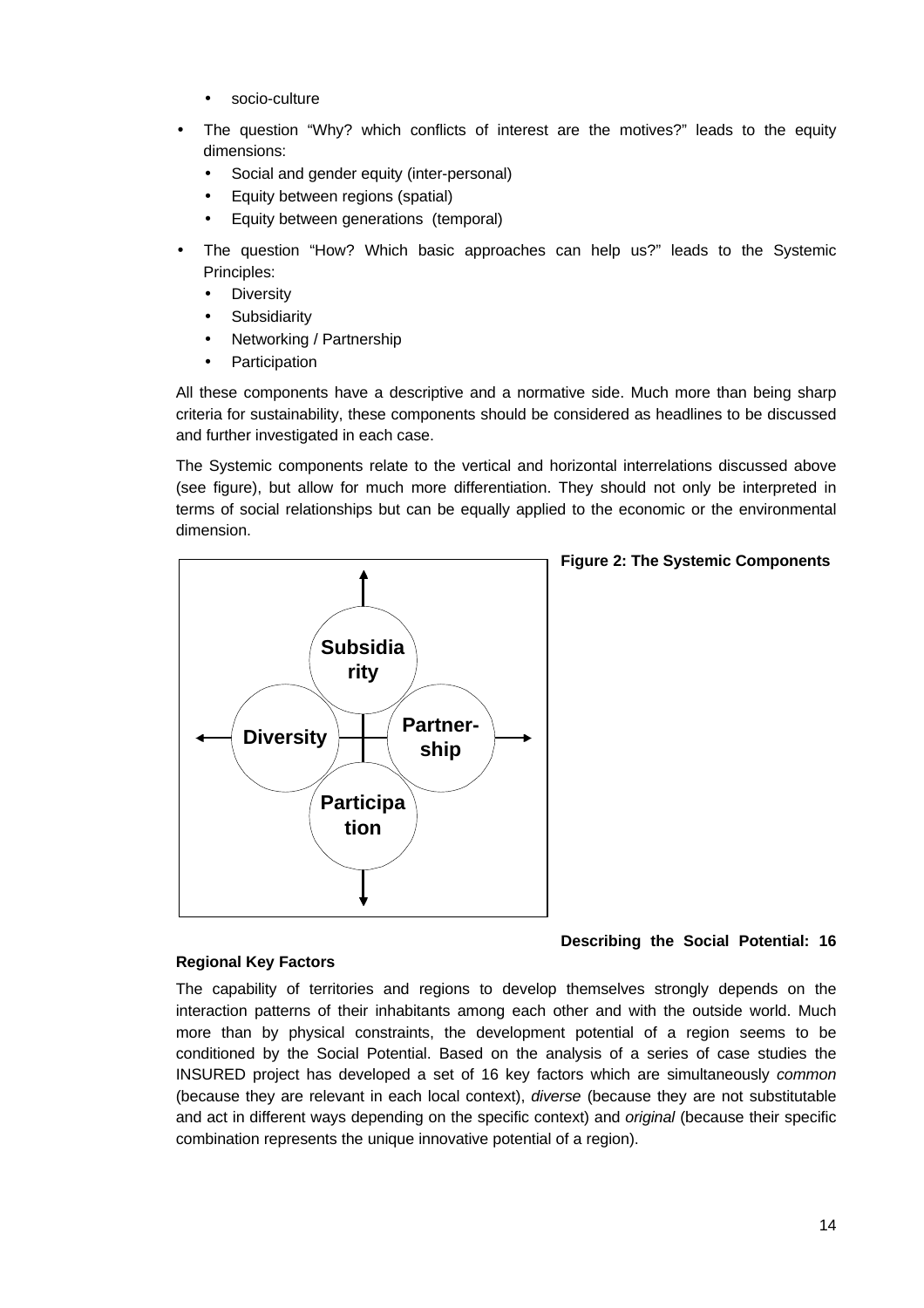#### **Describing the Transformation Dynamics: 6 Transformation Levers**

The transformation levers on the other side constitute a set of basic strategies for Sustainable Regional Development. Each proposed or actual strategy can be described in these terms:

- Enhancing problem understanding
- Open collective learning
- Negotiation and co-decision
- Creation of a shared vision
- Service orientation
- Self-governance

This framework can be used for different kinds of assessment, evaluation, or strategy building, (e.g. in the framework of the management of structural funds). In every kind of evaluation these headings gain a slightly different meaning.

### **4.2 Using the INSURED framework for comparing approaches**

The following questions have been selected for further analysis of the SRD projects:

- Which aspects of the INSURED framework are considered in the general framework underlying the project?
- On which aspects did the original interest concentrate?
- On which aspects did the research actually focus?
- Which aspects were declining in importance during the project?
- Which aspects were emerging or gaining importance?
- Which aspects played a role in the recommendations?

Table A-1 in the annex shows the answers to these questions. The single key factors of the social potential have not been analysed in detail. Especially concerning the transformation levers (strategies) a careful interpretation is necessary: putting a cross at "problem understanding" in the line "emerging" of the table does not mean that problem understanding increased during the project, but that "enhancing problem understanding" as a regional development strategy was increasingly considered as to be important. Figure 3 gives a rough impression of the relative importance attributed to the different elements of the framework (obtained by just counting the crosses in Table A-1over all projects).

| <b>ORIENTATION towards Sustainability</b> |         |               |                     |                  |                         |           |              |            |               |                                 |                          |                     |                |                | <b>Transformation DYNAMICS</b> |                 |
|-------------------------------------------|---------|---------------|---------------------|------------------|-------------------------|-----------|--------------|------------|---------------|---------------------------------|--------------------------|---------------------|----------------|----------------|--------------------------------|-----------------|
| O01                                       | O02     | O03           | O04                 | O05              | O06                     | O07       | O08          | O09        | O10io         |                                 | D <sub>1</sub>           | D <sub>2</sub>      | D <sub>3</sub> | D <sub>4</sub> | D <sub>5</sub>                 | D <sub>6</sub>  |
| Environment                               | Economy | Socio-Culture | Ф<br>Inter-personal | inter-regional e | inter-generational<br>Φ | diversity | subsidiarity | networking | participation | Social<br>POTENTIAL<br>Regional | understanding<br>problem | collective learning | negotiation    | vision         | service orientation            | self-governance |
|                                           |         |               |                     |                  |                         |           |              |            |               |                                 |                          |                     |                |                |                                |                 |

#### **Figure 3: Relative importance attributed to the different aspects of SRD**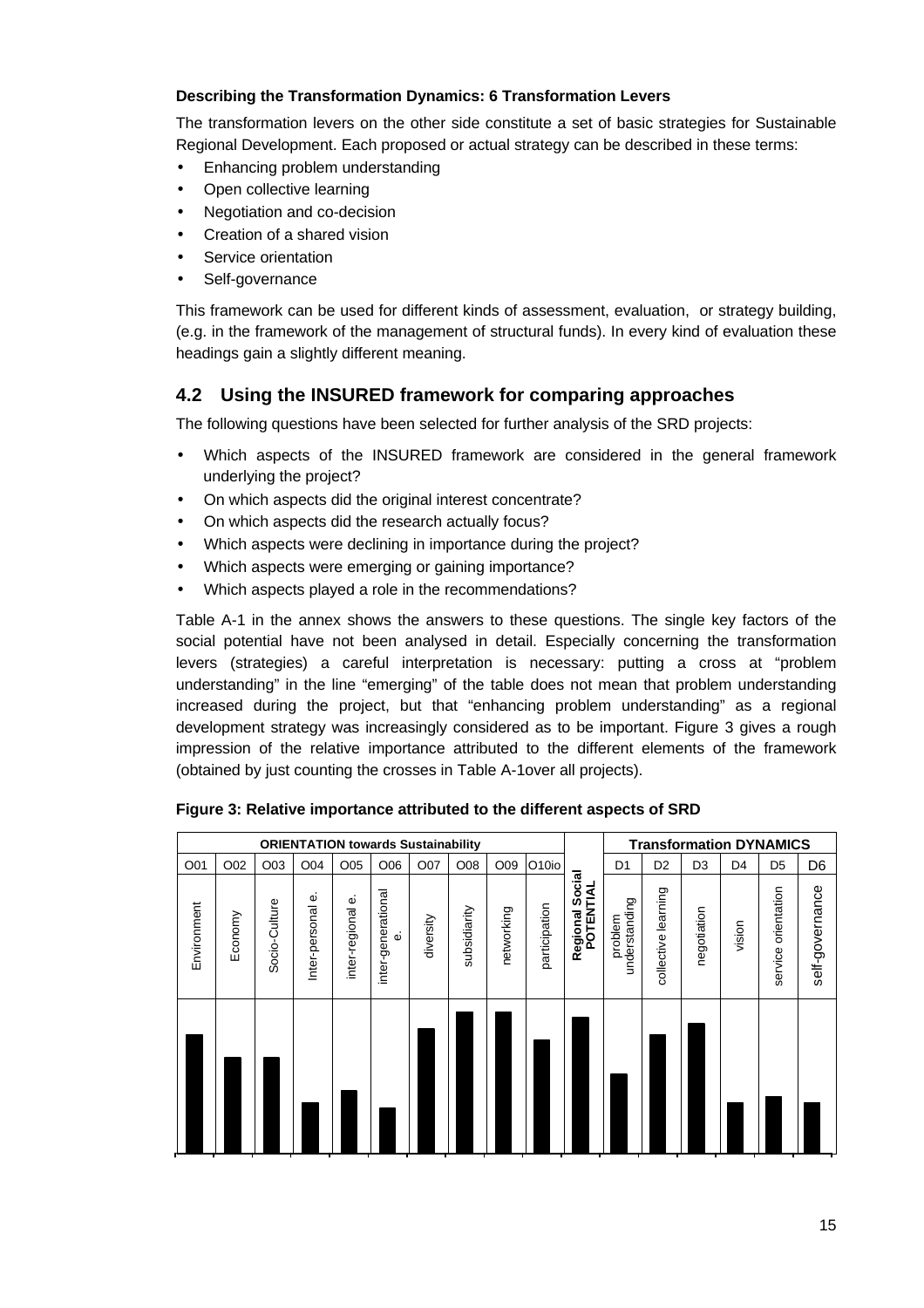The results confirm the importance of issues identified in previous sections, i.e.:

- definitions of sustainability / conceptual frameworks
- horizontal interrelations
- vertical interrelations subsidiarity
- coping with diversity and change mutual learning
- management tools for sustainable regional development

The most relevant results from this analysis can be summarised as follows.

An interesting feature is, that the equity dimensions attracted very little interest. Even interregional equity hardly has been an explicit issue in these projects concerning regional development. Also inter-generational equity has always been part of the general framework of the projects but has not been object of explicit research.

A strong focus has been put on the systemic aspects of sustainability: Especially subsidiarity and networking/partnership were considered to be important. Diversity was an issue that increasingly gained importance during the research process.

Also the regional social Potential, which has not been qualified in detail in this analysis, has increasingly been considered to be important in the course of the projects. A detailed analysis of the various case studies in this regard might be interesting.

Among the transformation levers, "open collective learning" and even stronger "negotiation and co-decision" attracted most interest and have been mentioned most prominently in the recommendations. This emphasises the general process-oriented understanding of Sustainable Regional Development that emerges from this research field.

Many more details could be discussed, looking at the assessment of the single projects in these terms. Especially discussing the dynamics of the research process within the projects, which often does not appear in the final reports, gives insights into the emerging of common elements.

# **5 Conclusions**

-

The analysis of the project reports, the discussions at the evaluation workshop, and reactions to a presentation of a preliminary version of this paper at a European conference on sustainable regional development<sup>3</sup> leads to encouraging conclusions.

# **5.1 A growing consensus concerning SRD provides a reliable basis for action**

Considerable progress has been made in understanding the implications of the concept of Sustainable Regional Development. Despite remaining differences, originally quite distant views and approaches are converging towards a more common understanding. This emerging common view – which challenges a series of more simple approaches in public discussion – can be summarised as follows:

- Sustainability is a complex issue which requires and brings about a new perspective.
- The concept of Sustainable Development stands for a profound paradigm shift which challenges century-old traditions in industrial and economic development as well as in science

 $3$  Symposium "Regions – Cornerstones for Sustainable Development", October 28-30,1998 in Graz, organised by the "Austrian Network Environmental Research" and DG XII.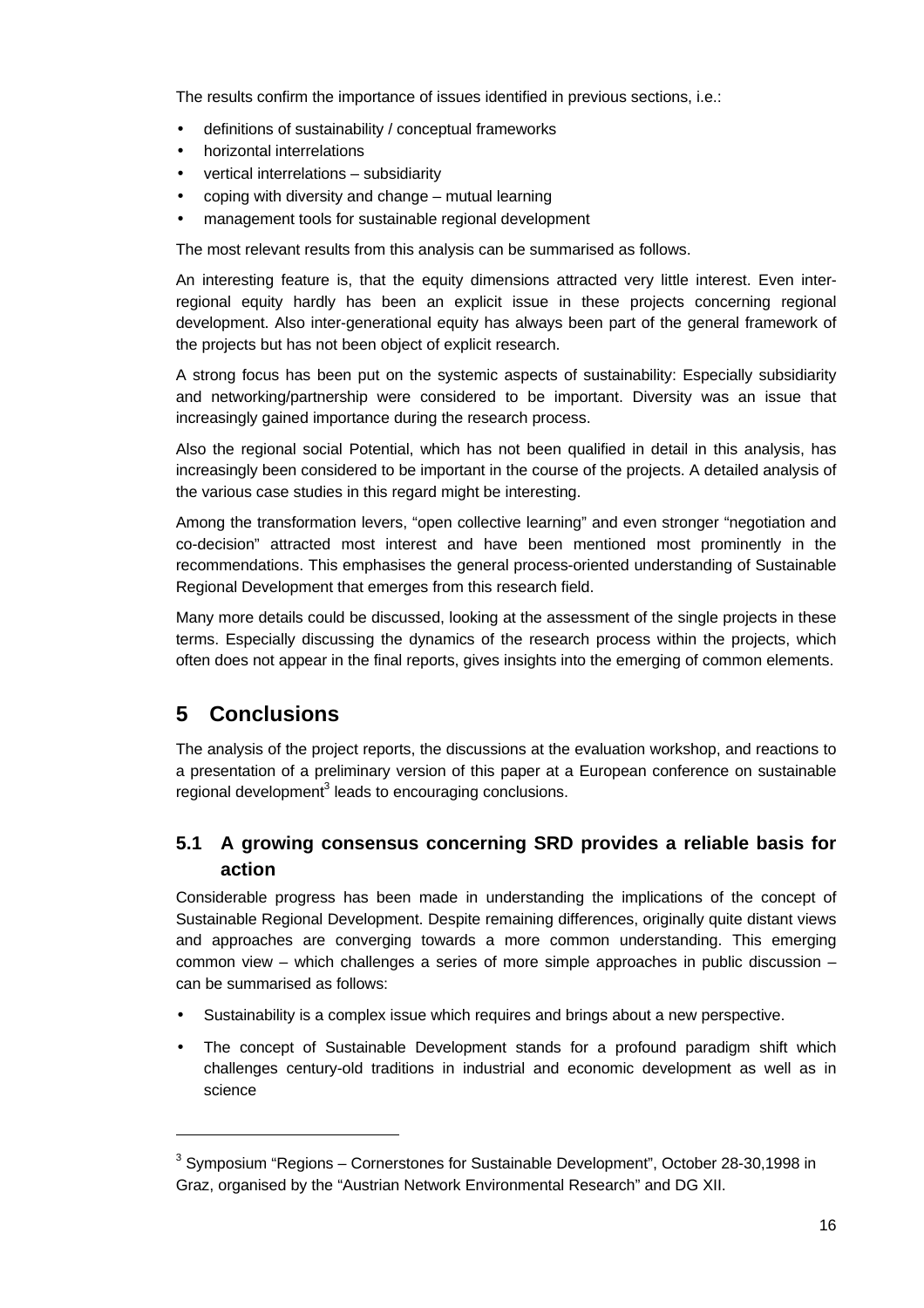- The emerging concept of sustainability requires new approaches for dealing with complex interrelations between different dimensions of development. Key words are: horizontal integration, cooperation, networking, partnership.
- Attempts to find standardised problem solutions for European wide application encounter difficulties. The meaning of Sustainability depends on the specific context. A common language is required for describing these differences and for exchanging experiences.
- The idea of sustainability deeply challenges our way of dealing with different scales. Multilevel governance and shared responsibility are keywords which lead to a new interpretation of the principle of subsidiarity.
- This new understanding of relationships between different scales and of sustainable governance reaches far beyond the traditional issue of regional development. The multicultural research on Sustainable Regional Development is therefore developing a much more general contribution to the issue of Sustainable Development than originally expected.
- Sustainability is a general idea which can be implemented and made more concrete only through the practical management of transformation processes in specific situations. Such a management approach needs general guidelines, procedures for setting specific goals and useful instruments.

The unique form of co-operative European research projects concerning culturally related issues, systematically bringing together research teams of different cultures, undoubtedly has strongly contributed to stimulate these new insights.

# **5.2 The research results can be useful for pilot and operational purposes**

- The developed tools and methods should be applied for practical purposes, tested and evaluated in different European regions. For some of the mentioned projects this is already the case, e.g. also for structural funds programming in the framework of a DG XVI pilot projects network.
- The projects reviewed have accumulated an impressive number of case studies all across Europe. To make use of this wealth and to re-examine these case studies in terms of a common framework, could deliver very useful insights with a limited effort.<sup>4</sup>
- After conclusion of the research projects which are still in course under the  $4<sup>th</sup>$  RTD framework, the present analysis could be updated and completed. The present results indicate that one can expect that such an effort at this point in time would lead to a convincing summary of research done in this area, useful as a reference basis for further work.

# **5.3 Further research is needed ...**

l

#### **... concerning the implications of the concept of Sustainable Development**

The concept of Sustainable Development provides a new (and at the same time very old) way of looking at our world, a new pair of glasses. Even when we agree on a basic understanding of this concept, much has still to be discovered under this new perspective. Past developments, policies, objectives and institutions concerning all kinds of human activities would need to be re-

 $4$  A software-supported system – e.g. "SQM –Sustainable Quality Management" that has been developed as follow-up to the INSURED project – could facilitate such a task and provide easy access to practitioners across Europe.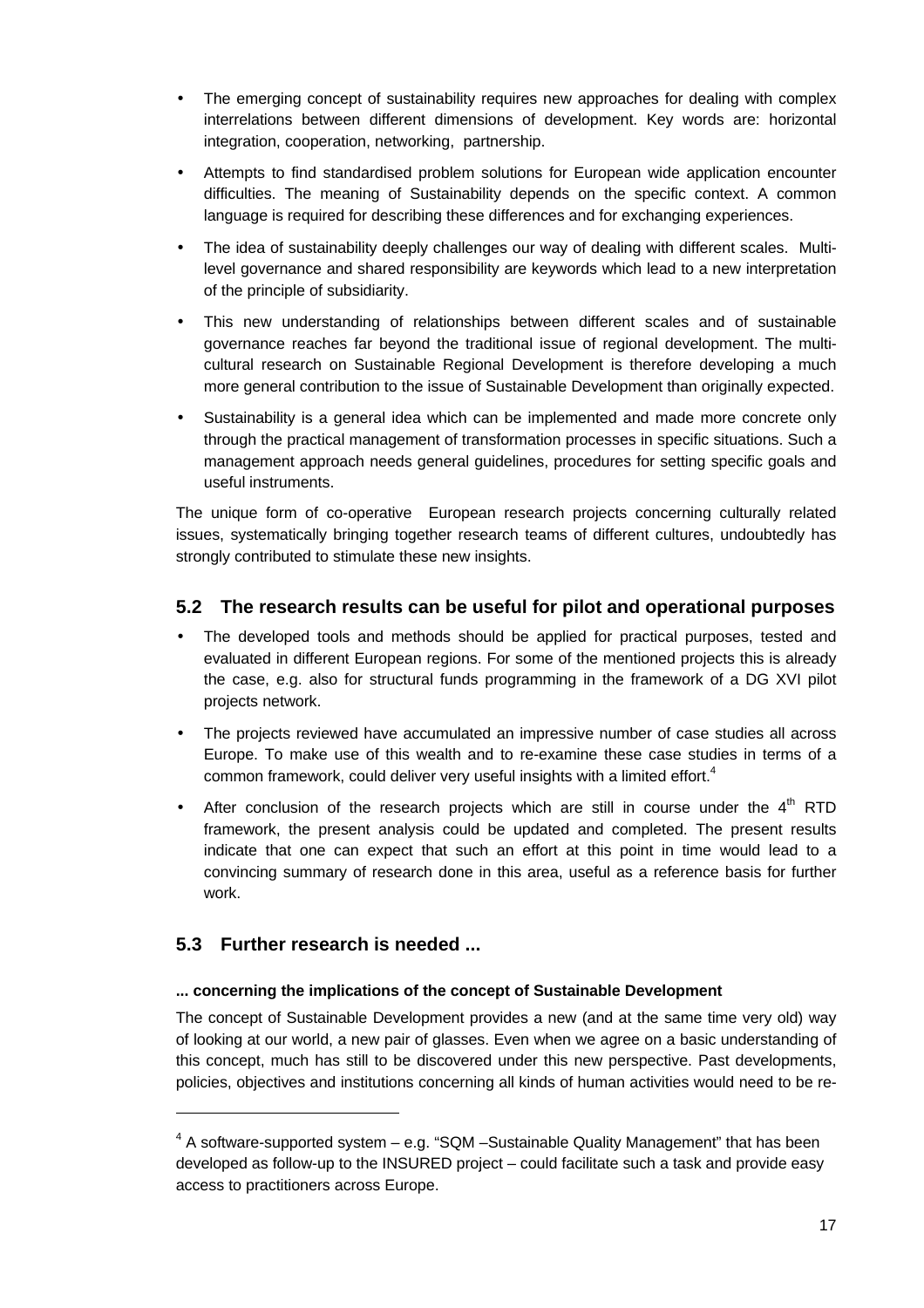examined and re-interpreted in this view in order to reorient development in a more sustainable direction. Looking at agriculture, food production, industry development, transport policy, tourism, education etc. with the help of an integrated interdisciplinary approach in the sense of sustainability will lead to the discovery of new interlinkages, opportunities and threats.

A major task for research and research management will be to further develop appropriate methodologies in this sense. Among the projects reviewed here, the first five in **Table 1** have proposed and tested useful approaches in this context which should be further developed. A particular challenge will be to integrate natural science and social science approaches. In its structure the  $5<sup>th</sup>$  framework programme offers interesting opportunities for this task but an overarching approach still seems to be missing. A useful step in this direction could be the evaluation of past programmes in terms of a wider sustainability approach. Concerning EU ecosystem research networks, concrete propositions have been made to use the INSURED framework for such an evaluation in view of developing a broader dialogue between disciplines (Catizzone 1999).

#### **... concerning tools and guidelines**

Changes in perception and understanding cannot be separated from changes in practice. The reviewed projects have shown that tools and guidelines for the envisaged new kind of sustainable governance are conceivable. Useful elements in this direction have already been delivered. They include:

- models for simulating the impact of policies on selected sustainability indicators
- frameworks for supporting qualified public negotiations
- guidelines for developing regional sustainability visions and plans
- frameworks and tools for public participatory decision-making
- frameworks for the sustainable quality management of programmes and for the structured exchange of experiences

Much remains to be done for meeting the practical needs of policymakers at all levels. Within the EU commission a better cooperation between different DGs and different services in developing new approaches and tools would be useful. In several occasions it has proved to be difficult to find funding and commitment for the difficult step between largely free research and concept development on one hand, and the very practical consultancy needs of regional actors and European Program managers on the other. It should be acknowledged that the transition towards a more sustainable development needs a large range of practical experiments. If the EU wants to promote innovation in this sense, a much larger share of funding should be devoted to a diversity of experimental and pilot programmes while increasing the requirements and the efforts for transparent and meaningful evaluation.

#### **... concerning the overall management of SRD**

Sustainable Development cannot be achieved by technical experts and specialists alone. It is a top level management task that needs new concepts and assistance. It will require the responsible setting of intermediate goals by political decision-makers, short-term and long-term strategies, increased horizontal and vertical cooperation and therefore also changes in institutional settings and procedures, new skills, openness to learning and innovations in the educational system. Research has to provide new concepts and flexible management frameworks for structuring this overall job which must be suitable for practitioners but should not be confused with specific tools for single tasks. The INSURED project has gathered consensus insisting on the usefulness of the concept of quality management in this context – pointing to the convincing role that this approach has played in developing environmental management schemes in business.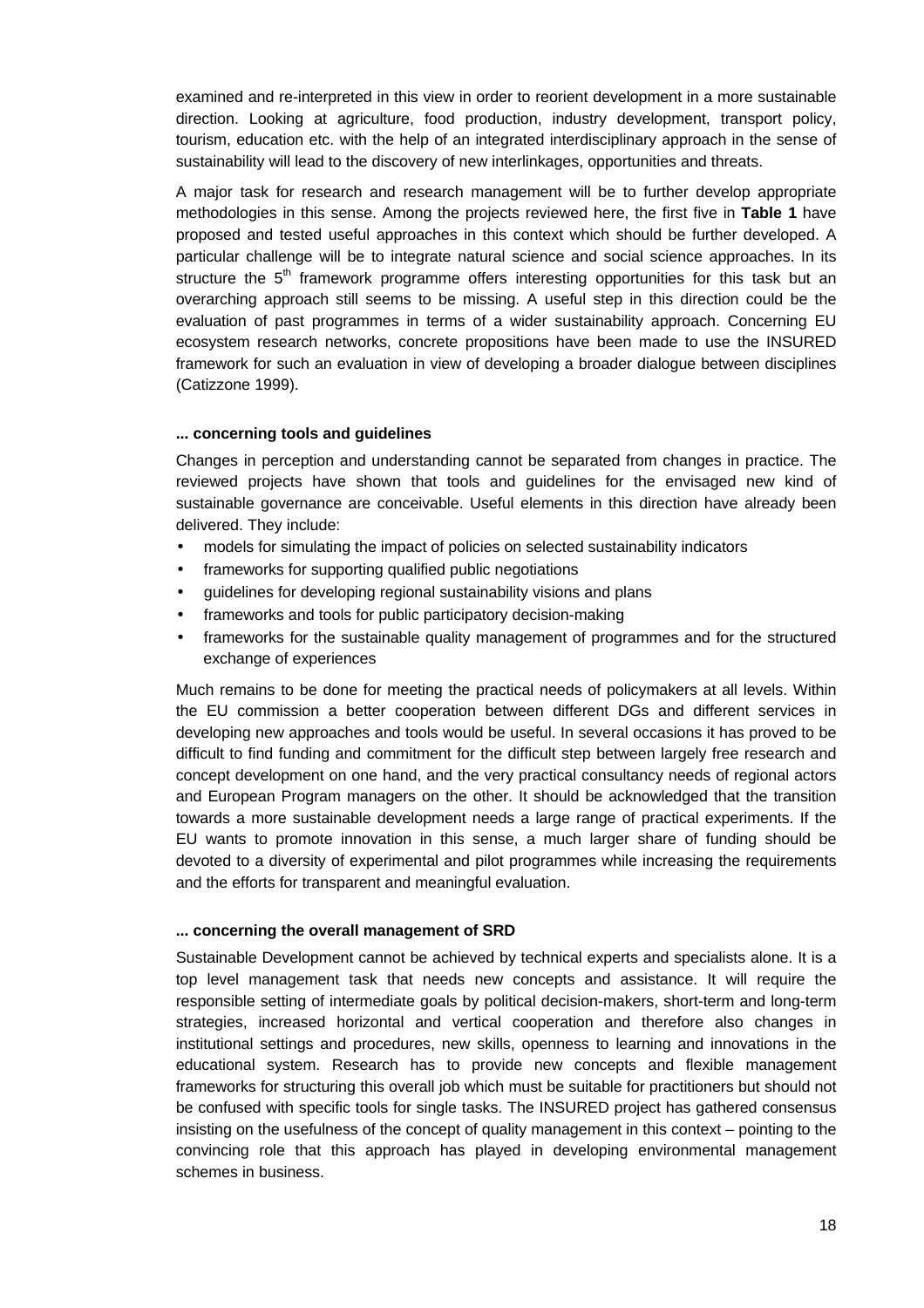### **5.4 Time has come for a common language and a permanent platform for discussion**

By encouraging multicultural research concerning the social and cultural aspects of Sustainable Regional Development, DG XII and the Human Dimensions programme have been able to make an important contribution to the discussion on Sustainability. The specific advantages of this approach should be better acknowledged. Now that some common view seems to emerge from this research it would be appropriate to further encourage and consolidate the development of a common language, to use some common framework for giving orientation to further research.

Considering the beginning of the  $5<sup>th</sup>$  RTD framework programme, it would seem timely and relevant to establish a more permanent platform for the structured discussion of these issues. As has been seen, intercultural exchange and mutual fertilisation between analysis of past experiences and practical implementation, are essential and require new forms of comparison and confrontation. Possibly the Internet could offer interesting and innovative opportunities for a practical and efficient support of such a forum. In its final conclusions, the Graz Symposium (see footnote 3) has stressed the importance of setting up a Forum for Research on Sustainable Regional Development in this sense.

# **6 References**

- Beinat, Euro/ Bana e Costa, Carlos/ Vickerman, Roger W./ Laniado, Eliot, (1998): A Methodology for Policy Analysis and Spatial Conflicts in Transport Policies. Final Report of the Project: Spatial Decision Support for Negotiation and Conflict Resolution on Environmental and Economic Effects of Transport Policies (DTCS). Amsterdam: IVM, Institute for Environmental Studies.
- Buttimer, Anne (1995): Landscape and Life. Appropriate Scales for Sustainable Development (LLASS). Final Report on the Project. Dublin: University College.
- Buttimer, Anne/ Stol, Taeke, (1996): Circuits of calories: flows of food and energy in Germany, Ireland, the Netherlands and Sweden 1960-1990. In: European Review 3. p. 193-214.
- Catizzone, Mario (1999): From Ecosystem Research to Sustainable Development. Towards a New Paradigma for Ecosystem Research. (=Ecosystem Research Reports N° 26). Brussels.
- COREP/ CELP/ Polytechnic of Turin/ LSE, (1994): The Cultural and Economic Conditions of Decision-making for the Sustainable City. Final Report. Revised Version. Turin.
- IEEP/ TAURUS/ STENUM/ MIO-ECSDE, (1997): SUDECIR Sustainable Development of European Cities and Regions. A Concept for Local and Regional Actors. Progress Report. Draft. Brussels: IEEP.
- Knoepfel, Peter/ Larrue, Corinne, (1998): Environmental Protection, Subsidiarity Principle and Spatial Related Policies. Summary of the Final Report. Créteil Cedex: OEIL - Observatoire de l'Économie et des Institutions Locales.
- LT/ ME&P/ MECSA/ IRPUD/ TRT, (1998): SPARTACUS System for Planning and research in Towns and Cities for Urban Sustainability. Final Report. Helsinki.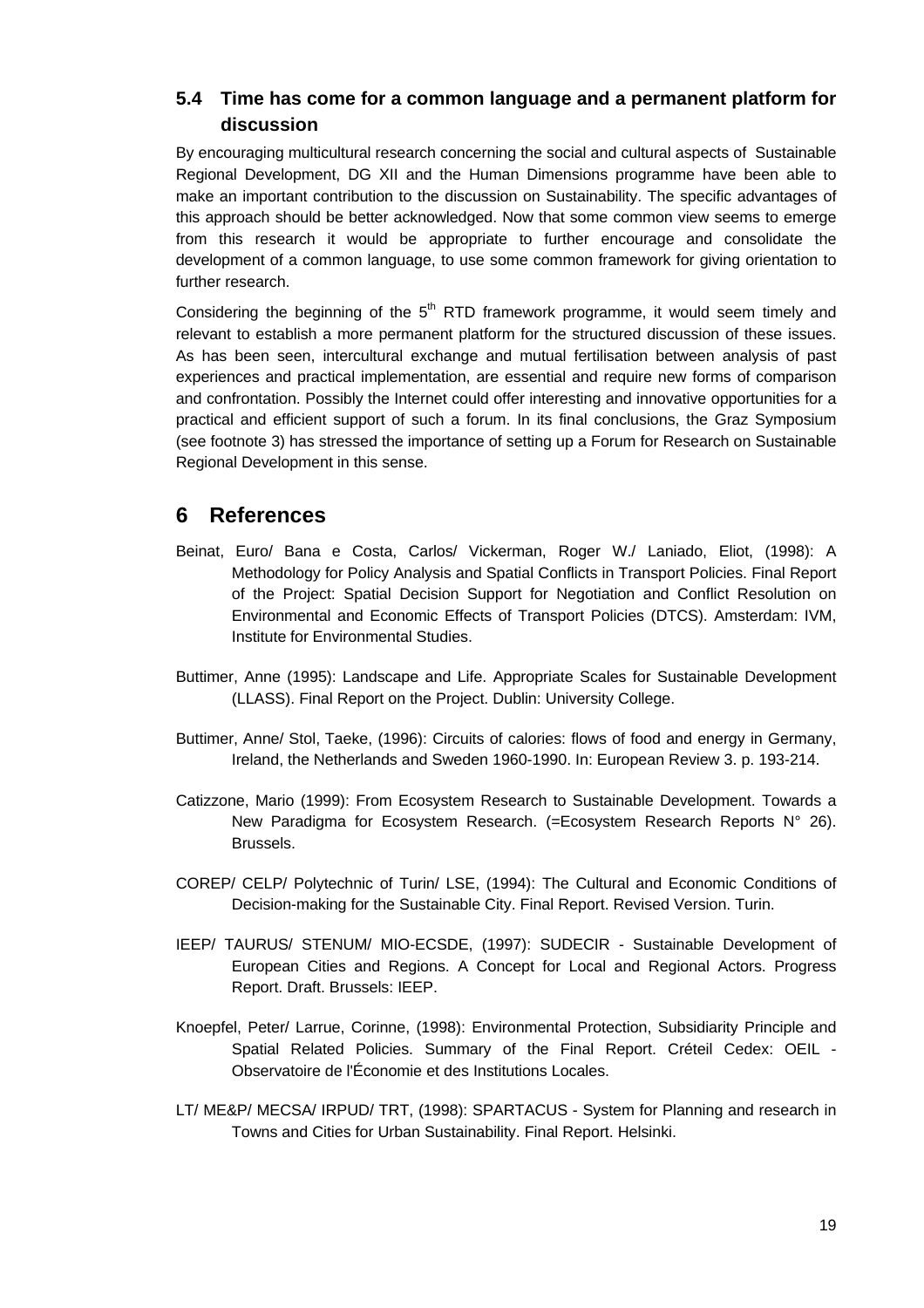- Mormont, Marc/ Selman, Paul/ Deverre, Christian, (1999): Consensus Building for Sustainability in the Wider Countryside. Draft Final Report.
- O'Riordan, Timothy (1998): Sustainability, Locality and Democracy: Social Identity in the Sustainability Transition. Summary Progress Report July 1997 to June 1998. (=EC Climate and Research Programme (1994-98) Research Theme 4: Human Dimensions of Climate Change).
- Schleicher-Tappeser, Ruggero/ Lukesch, Robert/ Strati, Filippo/ Sweeney, Gerry/ Thierstein, Alain, (1998): Instruments for Sustainable Regional Development. The INSURED Project - Final Report. (=EURES-Reports, REP-9) Freiburg: EURES-Service.
- Schnitzer Hans et al. (1998); 'Development of Societal Mechanisms and Management for the Establishment, Implementation and Maintenance of Sustainable Production Programmes at the Local Level' - STENUM-1; Contract number: ENV4-CT96-0272; Final report; Graz December 1998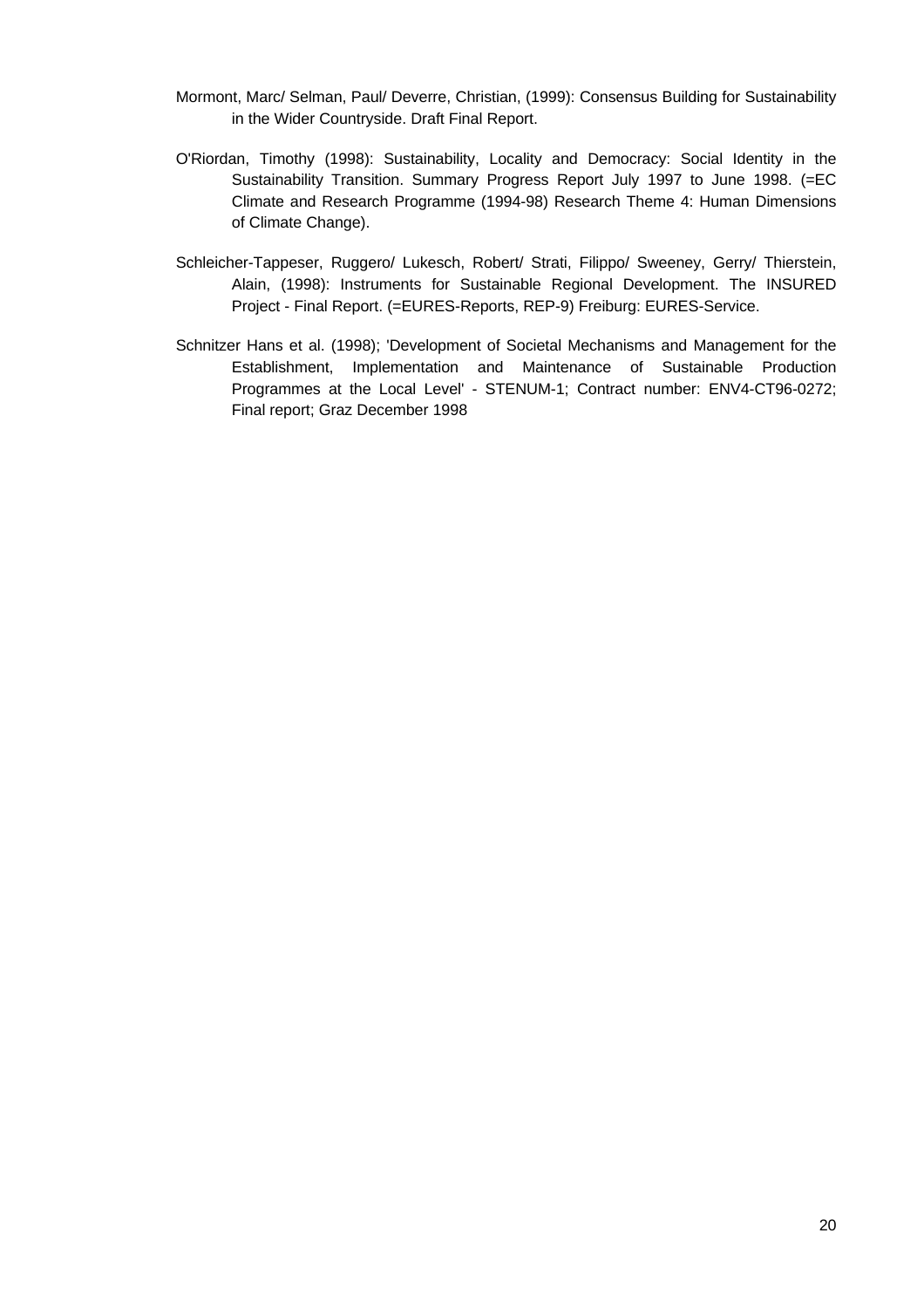# **Appendix A : Detailed project analysis**

|                                 |                                                                                                  |                                    |                                                                   |                                                                   |                                   |                                           |                                     |                                                   |                                                       |                                                          |                                                                                 | 001 002 003 004 005 006 007 008 009 010 REG D1                                               |                              | D <sub>2</sub>                                     | D <sub>3</sub>                                            | D4                                                           | D <sub>5</sub>                          | D <sub>6</sub>                                            |
|---------------------------------|--------------------------------------------------------------------------------------------------|------------------------------------|-------------------------------------------------------------------|-------------------------------------------------------------------|-----------------------------------|-------------------------------------------|-------------------------------------|---------------------------------------------------|-------------------------------------------------------|----------------------------------------------------------|---------------------------------------------------------------------------------|----------------------------------------------------------------------------------------------|------------------------------|----------------------------------------------------|-----------------------------------------------------------|--------------------------------------------------------------|-----------------------------------------|-----------------------------------------------------------|
|                                 |                                                                                                  | Environment                        | Economy                                                           | Socio-Culture                                                     | نه<br>Inter-personal              | inter-regional e.                         | inter-generational<br>equity        | diversity                                         | subsidiarity                                          | networking                                               | participation                                                                   | POT                                                                                          | understanding<br>problem     | collective learning                                | negotiation                                               | vision                                                       | orientation<br>service                  | self-governance                                           |
| Mormont                         | framework<br>initial interest<br>research focus<br>declinina<br>emeraina                         | $\mathsf{X}$<br>X                  | $\mathsf{X}$                                                      | X<br>X                                                            | $\sf X$                           | $\sf X$                                   | $\boldsymbol{\mathsf{X}}$<br>X      | $\times$<br>$\mathsf{X}$<br>$\sf X$               | $\sf X$                                               | $\boldsymbol{\mathsf{X}}$<br>$\times$<br>$\times$        | X<br>$\mathsf{X}$<br>$\sf X$                                                    | <u>x</u><br>$\boldsymbol{\mathsf{X}}$<br>$\mathsf{X}$                                        |                              | $\times$                                           | X                                                         | $\times$                                                     |                                         |                                                           |
| <b>LLASS</b><br><b>Buttimer</b> | recommend<br>framework<br>initial interest<br>research focus<br>declinina<br>emeraina            | Χ<br>X                             | X<br>X                                                            | X<br>X                                                            | X                                 | X                                         | X                                   | X                                                 | $\sf X$<br>X<br>$\times$                              | X<br>X                                                   | X                                                                               | X                                                                                            |                              |                                                    |                                                           |                                                              |                                         |                                                           |
| Larrue                          | recommend<br>framework<br>initial interest<br>research focus<br>declinina<br>emeraina            | X<br>X                             |                                                                   | X                                                                 |                                   | X                                         |                                     | $\overline{X}$<br>X                               | $\times$<br>$\boldsymbol{\mathsf{X}}$<br>$\sf X$<br>X | X<br>$\sf X$                                             | X<br>$\overline{\mathsf{X}}$                                                    | X<br><u>x</u>                                                                                |                              | $\sf X$<br>X                                       | X<br>$\sf X$                                              |                                                              |                                         |                                                           |
| Ave                             | recommend<br>framework<br>initial interest<br>research focus<br>declinina<br>risina              | $\sf X$<br>X                       | $\boldsymbol{\mathsf{X}}$<br>X                                    | X                                                                 |                                   |                                           | X                                   | $\overline{\mathsf{X}}$<br>$\sf X$<br>X           | X<br>$\times$<br>$\sf X$<br>X                         | X<br>$\times$<br>$\times$                                | $\times$<br>$\times$<br>X                                                       | X<br>$\boldsymbol{\mathsf{X}}$<br>$\sf X$<br>X<br>X                                          |                              | X<br>$\overline{\mathsf{X}}$                       | $\times$<br>X<br>X                                        |                                                              | $\times$                                | X                                                         |
| <b>INSURED</b>                  | recommend<br>framework<br>initial interest<br>research focus<br>declinina<br>risina              | X<br>Χ<br>X                        | $\sf X$<br>$\boldsymbol{\mathsf{X}}$<br>$\boldsymbol{\mathsf{X}}$ | $\sf X$<br>$\boldsymbol{\mathsf{X}}$<br>$\times$                  | $\times$<br>$\sf X$               | $\pmb{\chi}$<br>$\boldsymbol{\mathsf{X}}$ | $\overline{\mathsf{X}}$<br>$\times$ | Χ<br>$\overline{\mathsf{X}}$<br>$\sf X$<br>X<br>X | X<br>$\overline{\mathsf{X}}$<br>X<br>X<br>X           | X<br>$\overline{\mathsf{X}}$<br>$\sf X$<br>X             | $\overline{X}$<br>$\overline{\mathsf{X}}$<br>$\sf X$<br>$\overline{\mathsf{X}}$ | $\times$<br>$\overline{\mathsf{X}}$<br>$\pmb{\chi}$<br>$\times$<br>$\boldsymbol{\mathsf{X}}$ | $\sf X$<br>$\sf X$           | X<br>$\overline{\mathsf{X}}$<br>$\sf X$<br>$\sf X$ | X<br>$\overline{\mathsf{X}}$<br>X<br>X                    | X<br>$\overline{\mathsf{X}}$<br>X                            | X<br>$\sf X$<br>$\times$                | X<br>$\mathsf{X}$                                         |
| <b>SUDFCIR</b>                  | recommend<br>framework<br>initial interest<br>research focus<br>declinina<br>risina<br>recommend | X<br>Χ<br>$\sf X$                  | $\mathsf{x}$<br>X                                                 | X                                                                 | X                                 |                                           | X                                   | x<br>X<br>X                                       | X<br>X                                                | X<br>X                                                   | X<br>$\overline{\mathsf{x}}$                                                    | X                                                                                            | X<br>X<br>Χ                  | X<br>$\mathsf{x}$<br>$\sf X$<br>X                  | X<br>$\mathsf{x}$<br>Χ<br>X                               | X<br>$\overline{\mathsf{X}}$<br>X<br>$\overline{\mathsf{X}}$ | X<br>$\overline{\mathsf{X}}$<br>$\sf X$ | $\times$<br>$\overline{\mathsf{X}}$<br>$\sf X$<br>$\sf X$ |
| <b>STENUM</b><br>Schnitzer      | framework<br>initial interest<br>research focus<br>declinina<br>risina<br>recommend              | $\mathsf{X}$<br>X                  | $\mathsf{X}$<br>$\mathsf{X}$                                      | $\mathsf{X}$                                                      |                                   | $\mathsf{X}$<br>X                         | $\mathsf{X}$                        | $\times$                                          | $\boldsymbol{\mathsf{X}}$<br>$\mathsf{X}$<br>X<br>X   | $\times$<br>$\mathsf{X}$<br>$\mathsf{X}$<br>X            |                                                                                 | $\boldsymbol{\mathsf{X}}$<br>$\sf X$<br>X<br>$\sf X$                                         | $\sf X$<br>X                 | $\mathsf{X}$<br>$\sf X$<br>X                       | $\times$<br>$\mathsf{X}$<br>X                             |                                                              | $\mathsf{X}$<br>X                       | $\mathsf{X}$                                              |
| <b>DTCS</b><br><b>Beinat</b>    | framework<br>initial interest<br>research focus<br>declinina<br>risina<br>recommend.             | X                                  | $\mathsf{X}$                                                      | Χ                                                                 |                                   | X<br>$\mathsf{X}$                         |                                     | X<br>$\sf X$<br>X<br>$\overline{\mathsf{X}}$      | X                                                     | $\mathsf{X}$<br>$\mathsf{X}$<br>$\mathsf{X}$<br>$\times$ | $\overline{\mathsf{x}}$<br>$\mathsf{X}$<br>$\times$<br>X                        | $\mathsf{X}$<br>$\sf X$<br>$\mathsf{X}$                                                      | X<br>$\times$                | $\mathsf{X}$<br>$\mathsf{X}$<br>$\times$           | $\boldsymbol{\mathsf{X}}$<br>$\mathsf{X}$<br>$\sf X$<br>X |                                                              |                                         |                                                           |
| Spartacus<br>Lautso             | framework<br>initial interest<br>research focus<br>declinina<br>risina<br>recommend.             | $\times$<br>$\mathsf{X}$<br>X<br>X | X<br>$\mathsf{X}$<br>$\mathsf{X}$<br>X                            | $\mathsf{x}$<br>$\mathsf{X}$<br>$\mathsf{X}$<br>$\mathsf{X}$<br>X | X<br>$\sf X$<br>$\mathsf{X}$<br>X | X<br>$\mathsf{X}$                         |                                     |                                                   | X                                                     |                                                          |                                                                                 |                                                                                              | X<br>Χ.<br>X<br>$\mathsf{x}$ | X                                                  | X                                                         |                                                              |                                         |                                                           |

# **Table A-1: Analysis of the projects, using the INSURED framework**